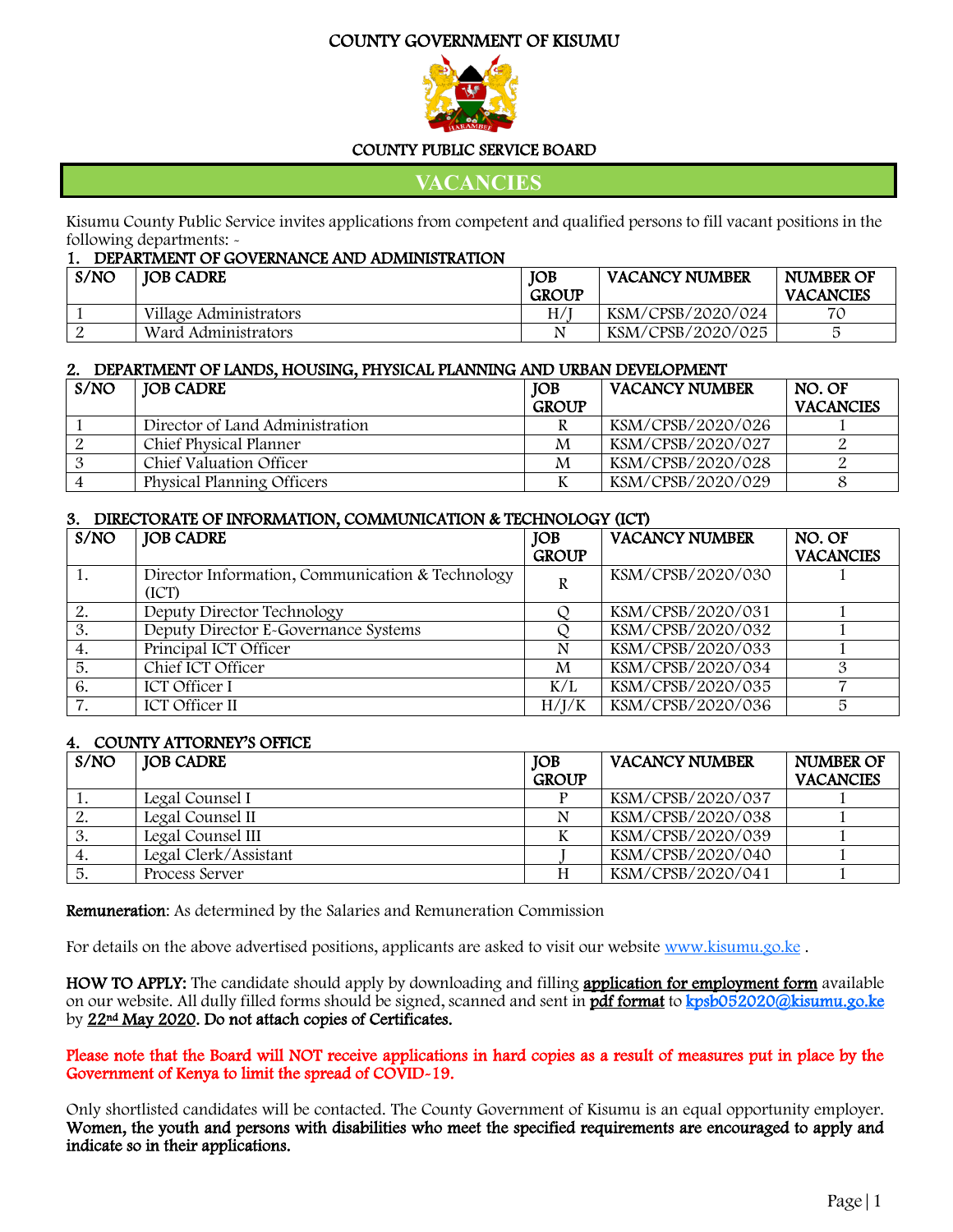|                        | KISUMU COUNTY - DEVOLVED UNITS |                                          |
|------------------------|--------------------------------|------------------------------------------|
| <b>SUB-COUNTY UNIT</b> | <b>WARD UNIT</b>               | <b>VILLAGE UNIT</b>                      |
| KISUMU EAST            | <b>KOLWA EAST</b>              | Kolwa East A                             |
|                        |                                | Kolwa East B                             |
|                        | <b>MANYATTA B</b>              | Kuoyo                                    |
|                        |                                | Kanyakwar                                |
|                        | <b>NYALENDA A</b>              | Dago                                     |
|                        | KOLWA CENTRAL                  | Kowino/Central/Western Capital<br>Kasule |
|                        |                                | Nyalunya                                 |
|                        | KAJULU                         | Kajulu East                              |
|                        |                                | Kajulu West                              |
| KISUMU WEST            | SOUTH WEST KISUMU              | Ojola                                    |
|                        |                                | Osiri/Kanyawegi                          |
|                        | <b>CENTRAL KISUMU</b>          | Kogony                                   |
|                        |                                | Korando                                  |
|                        | KISUMU NORTH                   | North                                    |
|                        |                                | East                                     |
|                        | WEST KISUMU                    | Kadongo/Newa                             |
|                        |                                | Kapuonja<br>North West                   |
|                        | NORTH WEST KISUMU              | North East                               |
| KISUMU CENTRAL         | <b>RAILWAYS</b>                | <b>Upper Railways</b>                    |
|                        |                                | Lower Railways                           |
|                        | <b>MIGOSI</b>                  | Upper Migori                             |
|                        |                                | Lower Migosi                             |
|                        | KALOLENI SHAURIMOYO            | Kibuye                                   |
|                        |                                | Kaloleni                                 |
|                        | <b>MARKET MILIMANI</b>         | Southern                                 |
|                        |                                | Northern                                 |
|                        | <b>KONDELE</b>                 | Kondele East                             |
|                        |                                | Kondele West                             |
|                        | <b>NYALENDA B</b>              | Lower Nyalenda B                         |
| <b>SEME</b>            | WEST SEME                      | Upper Nyalenda B<br>South West Seme      |
|                        |                                | West Seme                                |
|                        | <b>CENTRAL SEME</b>            | <b>Upper Central Seme</b>                |
|                        |                                | Lower Central Seme                       |
|                        | <b>EAST SEME</b>               | <b>Upper East Seme</b>                   |
|                        |                                | Lower East Seme                          |
|                        | NORTH SEME                     | North Seme West                          |
|                        |                                | North Seme East                          |
| <b>NYANDO</b>          | EAST KANO/WAWIDHI              | East Kano                                |
|                        |                                | Wawidhi                                  |
|                        | AWASI/ONJIKO                   | Awasi                                    |
|                        | <b>AHERO</b>                   | Onjiko<br>Kakola                         |
|                        |                                | Kochogo                                  |
|                        | KABONYO KANYAGWAL              | Kawino                                   |
|                        |                                | Bwanda/Kanyagwal                         |
|                        | <b>KOBURA</b>                  | Kochieng                                 |
|                        |                                | Kobura/Katho                             |
| <b>MUHORONI</b>        | <b>MIWANI</b>                  | Miwani West                              |
|                        |                                | Miwani East                              |
|                        | <b>OMBEYI</b>                  | Ombeyi North                             |
|                        |                                | Ombeyi South                             |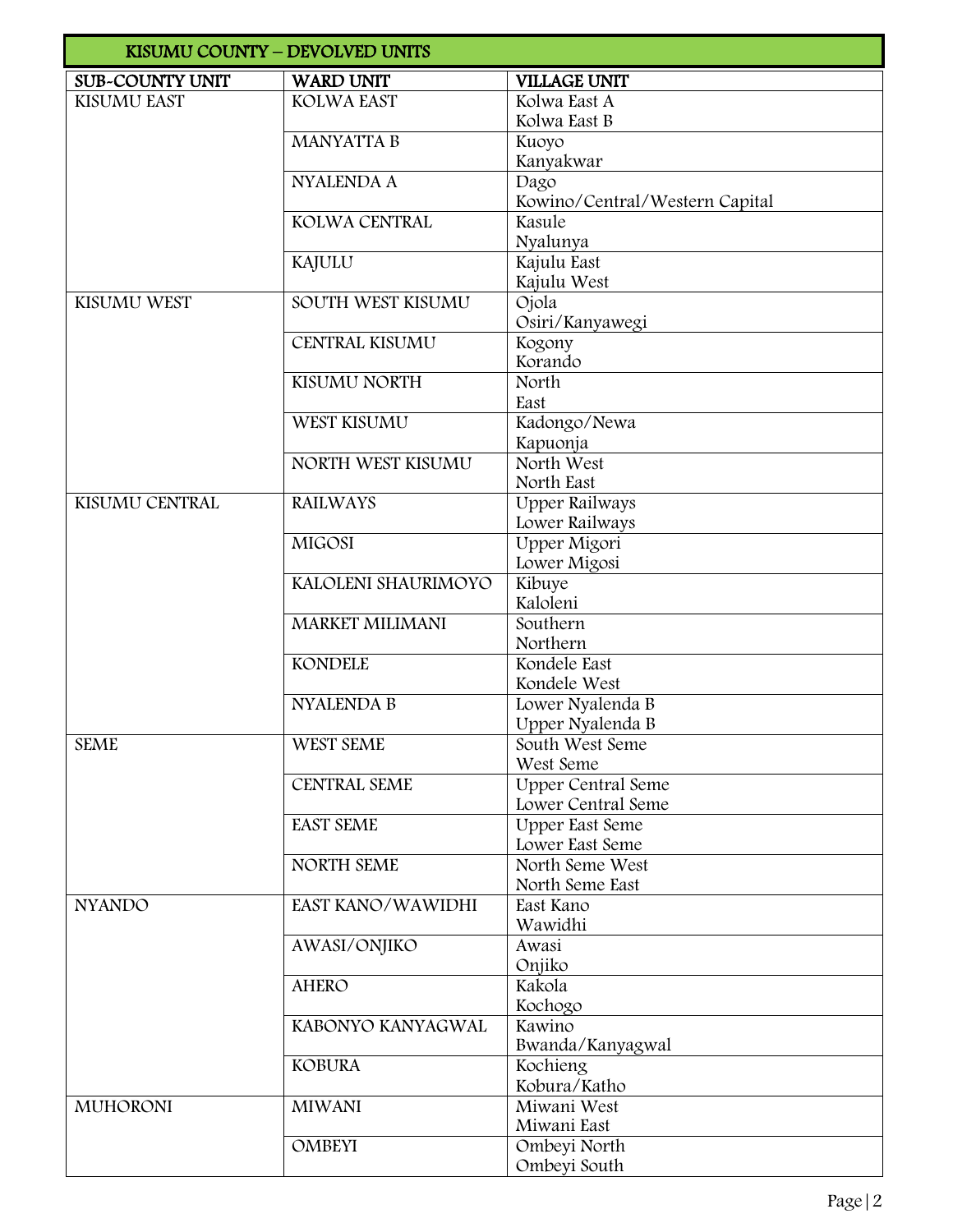| <b>SUB-COUNTY UNIT</b> | <b>WARD UNIT</b>   | <b>VILLAGE UNIT</b>    |
|------------------------|--------------------|------------------------|
|                        | MASOGO/NYANGOMA    | Masogo                 |
|                        |                    | Nyang'oma              |
|                        | <b>CHEMELIL</b>    | Chemelili              |
|                        |                    | Tamu                   |
|                        | MUHORONI KORU      | Koru/Fort Ternan       |
|                        |                    | Muhoroni/Got Nyithindo |
| <b>NYAKACH</b>         | SOUTH WEST NYAKACH | Kajimbo                |
|                        |                    | Nyamarimba             |
|                        | NORTH NYAKACH      | North West Nyakach     |
|                        |                    | North East Nyakach     |
|                        | CENTRAL NYAKACH    | Central                |
|                        |                    | Pap Onditi             |
|                        | WEST NYAKACH       | Bolo                   |
|                        |                    | Kodingo                |
|                        | SOUTH EAST NYAKACH | South Nyakach          |
|                        |                    | Sigoti                 |

#### VACANCIES IN THE DEPARTMENT OF GOVERNANCE & ADMINISTRATION

#### 1. VILLAGE ADMINISTRATOR - JG H/J/K/( 70 POSTS) Ref: KSM/CPSB/2020/024

Terms of service: Three (3) years' Contract

#### Duties and Responsibilities

- The Village Administrator shall be responsible to the relevant Ward Administrator for coordinating, managing and supervising the general administrative functions in the Village;
- Ensuring and coordinating the participation of the village unit in governance;
- Assisting the village unit to develop the administrative capacity for the effective exercise of the functions and powers and participation in governance at the local level;
- Under the direction of the Ward Administrator, coordinate delivery of services in the village unit;
- Facilitating logistics for meetings, conferences and other special events at the village unit;
- Facilitate development activities in the village unit in collaboration with County and National Public Officers and Civil societies;
- Providing input in the monitoring and evaluation of community projects;
- Facilitate Civic education and Public participation in decision making in the village unit;
- Chair the Village Council and;
- Carry out any functions and powers delegated by the County Public Service Board in line with Section 86 of the County Government's Act, 2012.

- A Kenyan Citizen
- A resident and has been so resident in the village unit to which appointment is made for a period not less than three (3) years immediately before the appointment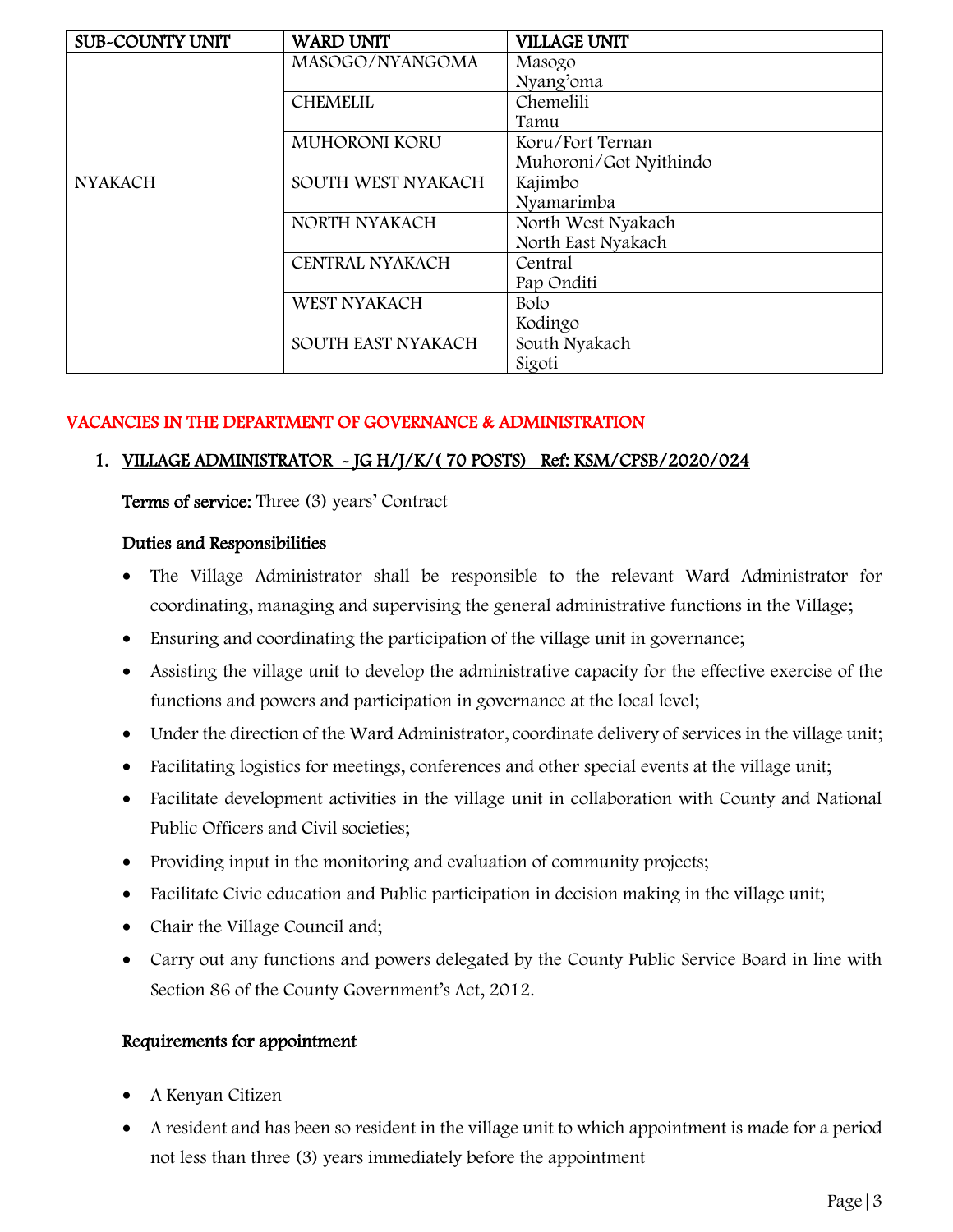- Has a post-Secondary Education with proof of certification
- Has a professional qualification and technical knowledge in administration
- Meet the requirements of Chapter six (6) of the Constitution of Kenya 2010

# 2. WARD ADMINISTRATOR JG 'N' ~ (5 POSTS) Ref: KSM/CPSB/2020/025

## Terms of service: Permanent & Pensionable

## Duties and Responsibilities

- Coordinating citizen's participation in the development of policies and plans and ensure effective service delivery within the ward unit;
- Coordinating, managing and supervising the general administrative functions in the ward unit;
- Coordinating logistics for meetings, conferences and other special events at the ward unit;
- Coordinating development activities in the ward unit in collaboration with other County Government officers, National Public Officers and Civil societies;
- Providing input in the monitoring and evaluation of community projects;
- Coordinating Civic education and Public participation in decision making in the ward unit;
- Developing the administrative capacity for the effective exercise of the functions and powers and participation in governance at the ward level;
- Exercise any functions and powers delegated by the County Public Service Board in line with section 86 of the County Government's Act, 2012 or any other authority.

- A Kenyan Citizen
- A holder of a first degree in any of the following disciplines: Public Administration, Business Administration/Management, Community Development or any other Social Science from a recognized institution.
- Have an experience of not less than five (5) years in administration/management.
- Demonstrate a thorough understanding of devolution, County Government's objectives and Vision 2030.
- Demonstrate an understanding and commitment to values and Principles of Governance as outlined in the Articles 10 and 232 of the Constitution
- Ability to work in a multi-ethnic environment with sensitivity and respect for diversity.
- Meet the requirements of Chapter six (6) of the Constitution of Kenya 2010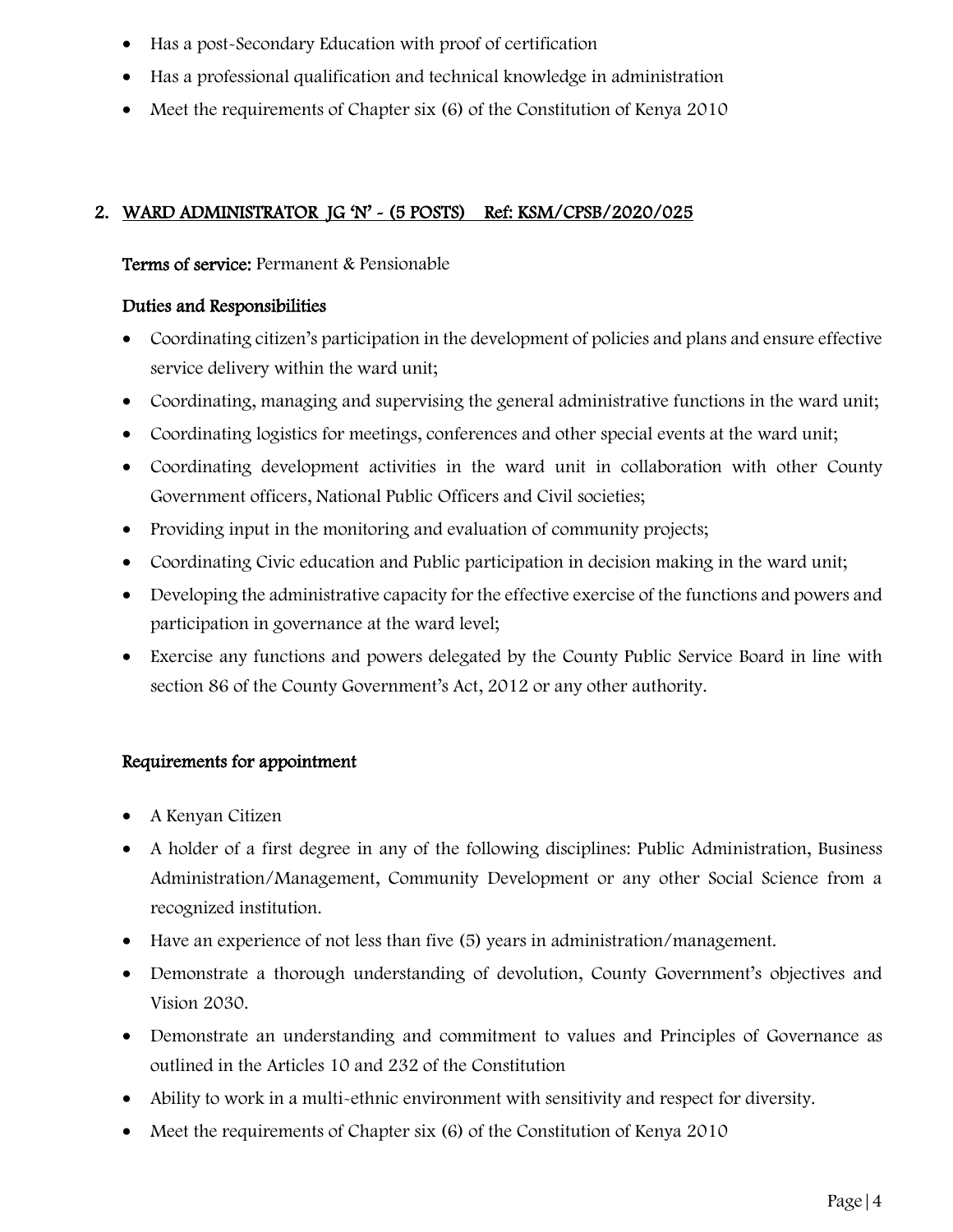# VACANCIES IN THE DEPARTMENT OF LANDS, HOUSING, PHYSICAL PLANNING AND URBAN DEVELOPMENT

#### 1. DIRECTOR OF LAND ADMINISTRATION JG 'R' ( 1 POST) Ref: KSM/CPSB/2020/026

Terms of service: Three (3) years' Contract

#### Duties and Responsibilities

The holder of the position will be responsible for Coordination and overall Management of all land administration division in the department including;

- Efficient organization, direction, control and co-ordination of the functions of Land Administration Division;
- Advise the department on all matters related to Land Administration;
- Co-ordinate technical and administrative issues relating to Land Management;
- setting standards and performance targets for the division in consultation with the Land Management;
- Operationalization, maintenance and updating of the valuation roll;
- Put in place a working Land Information & information retrieval system;
- Oversee the carrying out of valuation for purposes of rating;
- Ensure that all parcels of land acquired by the county are duly transferred and registered in the name of the county;
- Be the custodian of all county land resources ;
- Direct valuation enquiries to appropriate officers;
- File valuation reports and update valuation registers/cards;
- Write valuation awards in accordance with regulations schedules;
- Custody of acquisition maps and plans for valuation;
- Measure developments in the field during inspections for valuations;
- Undertake searches at the County Land Registry offices for valuation purposes;
- Deliver valuation correspondence to acquiring agencies;
- Any other functions that may be assigned from time to time by the chief officer.

#### Requirements and competencies for Appointment

- Must have a first degree in Land Economics, Geography, Economics, Law, or any field related to Land Management from a recognized Institution;
- A Master's degree in a relevant field will be an added advantage.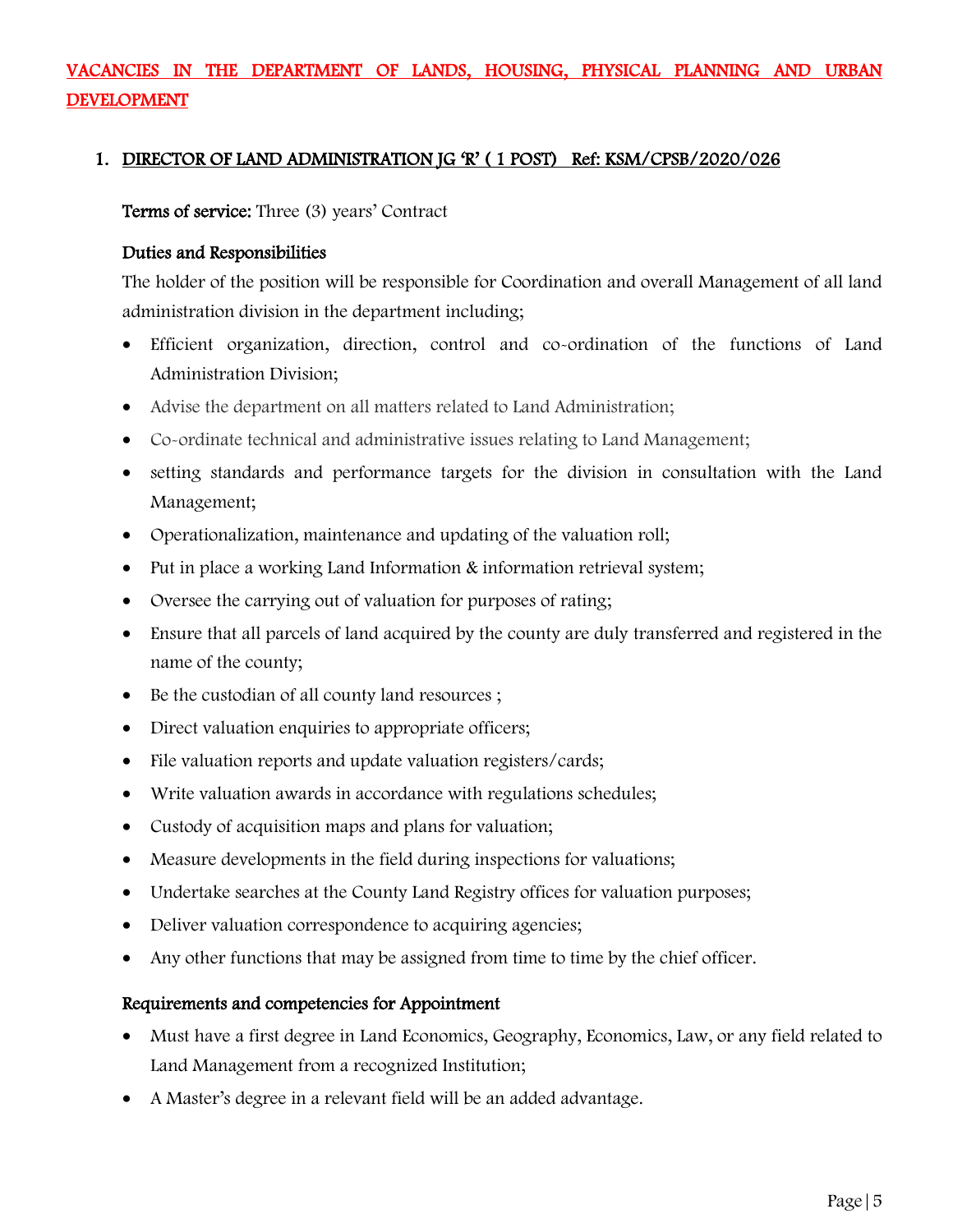- Must have served in the public service as an assistant director of land administration, Job Group "P" and above in the public sector or a comparable position in the private sector for a continuous period of not less than ten (10) years.
- Knowledge and understanding of Alternative Dispute Resolution (ADR)
- Must be a registered member of a professional body in good standing;
- Must have undergone Management course training lasting not less than four (4) weeks from a recognized institution.
- Proficient in Computer application Knowledge and clear understanding of relevant legislations and National Development Goals, Vision 2030, Sustainable Development Goals, and the role of Land Administration in achievement of the same.

## 2. CHIEF PHYSICAL PLANNER JG 'M' (2 POSTS) Ref: KSM/CPSB/2020/027

#### Terms of service: Three (3) years' Contract

#### Duties and Responsibilities

Reporting to the County Director of Physical Planning an officer at this level will be responsible for;

- Initiating, preparing and monitoring implementation of sub-county and local physical and Land use plans;
- Providing advice on development applications and development control matters;
- Implementing and providing feedback on physical planning guidelines and standards;
- Collecting, collating and analyzing urban and regional planning data;
- Preparation of action plans for specific projects within the county;
- Undertaking studies on matters relating to physical planning within the county;
- Setting agenda and convening physical planning liaison committee meetings and keeping records of deliberation and communicating decisions of the committee;
- Managing physical & land use planning data.

### Requirements for Appointment

For appointment to this position, an officer must;

- Have served in the grade of Senior Physical Planner (Job group L) for atleast 3 years or a comparable position in the private sector for a period of 6 years.
- Have a bachelor's degree in any of the following disciplines: Urban & Regional Planning, Urban Planning, Town Planning or any other equivalent qualifications from a recognized university
- Be a corporate member of Kenya Institute of Planners (KIP), Architectural Association of

Kenya (Town Planning Chapter) or Town and County Planners Association of Kenya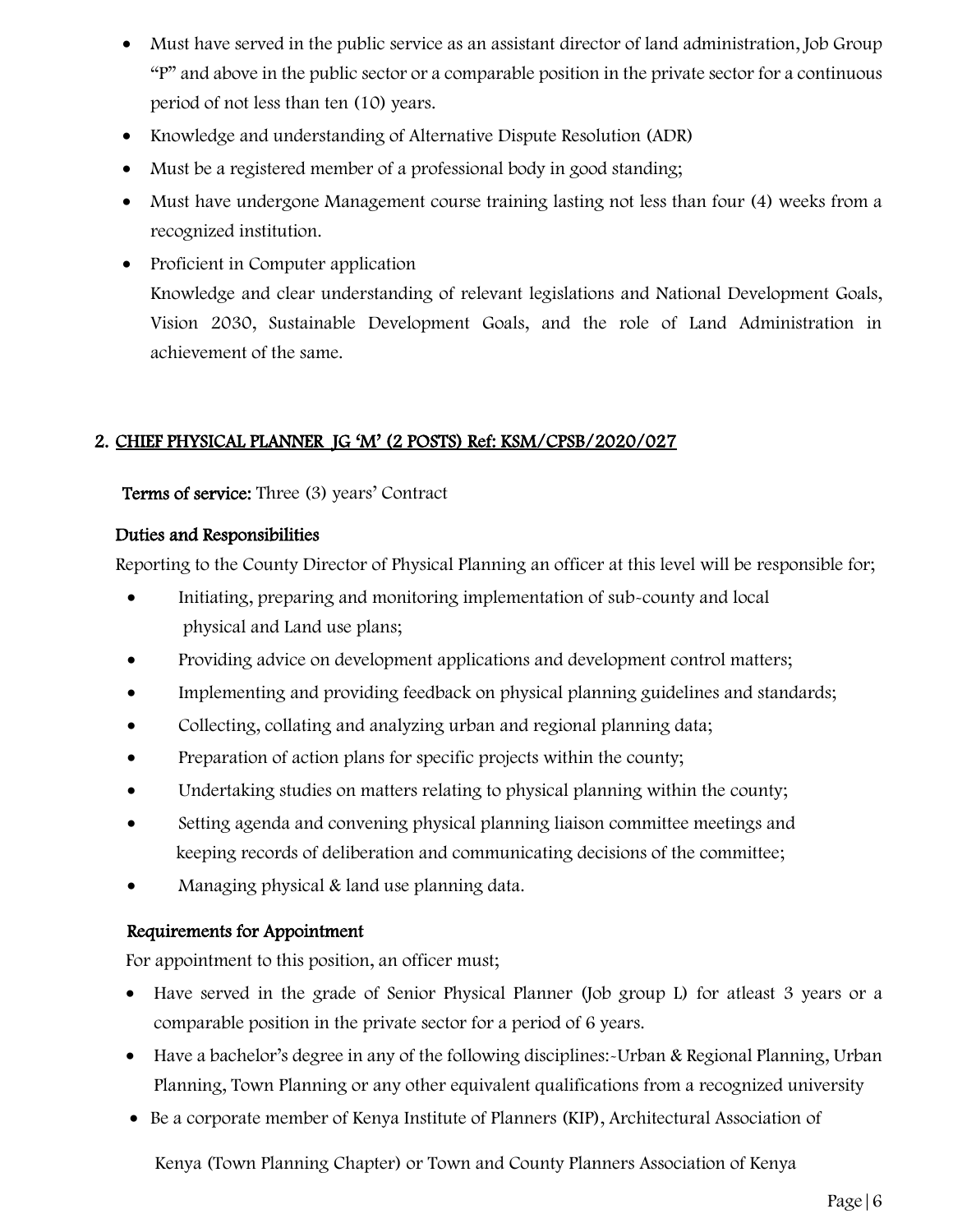(TCPAK)

- Have a certificate in computer applications from a recognized institution
- Have demonstrated merit and shown ability as reflected in work performance and results
- Any relevant post graduate qualification will be an added advantage
- Meet the requirements of chapter 6 of the constitution.

# 3. CHIEF VALUATION OFFICER JG 'M' (2 POSTS) Ref: KSM/CPSB/2020/028

# Terms of service: Three (3) years' Contract

Reporting to the County Director of Land Administration, an officer at this position will be responsible for coordinating land valuation within the county.

# Duties and Responsibilities

- Implement Constitutional and Statutory provisions on land administration;
- Coordinate valuation for stamp-duty payable on land transactions;
- Coordinate review of rents for lease extensions and change in user of land;
- Prepare management of reports on regular basis;
- Develop and maintain a databank of property values;
- Coordinate implementation of valuation rolls for ratable property and providing advice on assessment for payment;
- Handle and provide feedback to the public on land valuation and taxation matters;
- Coordinate with National Land Commission on valuations for compulsory acquisition and easements for the County;
- Attend court proceedings as an expert witness in matters of valuation and compulsory acquisition;
- Perform any other duty assigned by the director of land administration.

- Be a Kenyan citizen
- Have a bachelor's degree in Land Economics from a recognized university
- Be a full member of the Institute of Surveyors-Land Valuation and Estate Management Chapter of Kenya in good standing
- Knowledge and Understanding of Relevant Legislation
- Knowledge and proficiency in Geographic Information System will be an added advantage Meet the requirements of chapter 6 of the constitution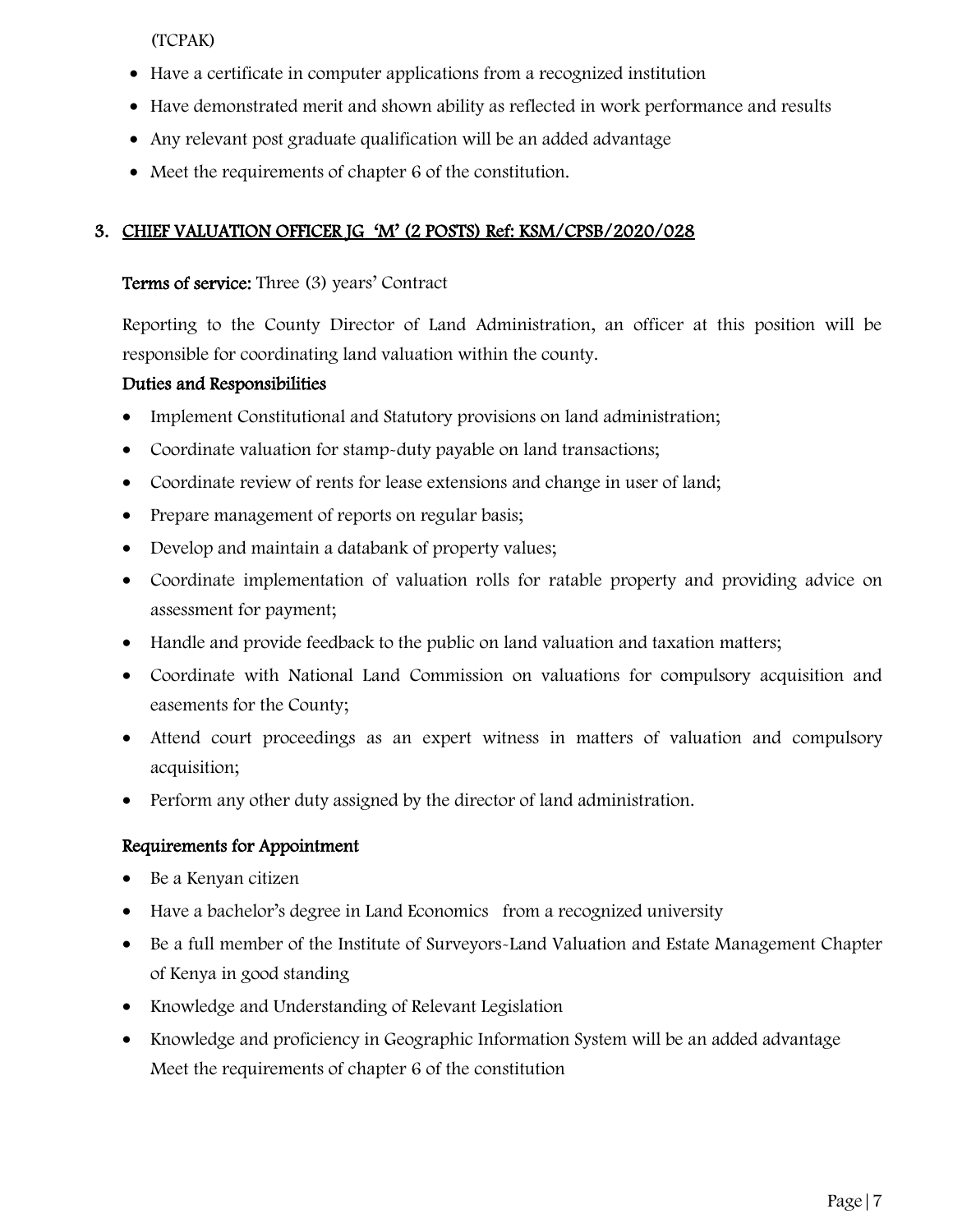### 4. PHYSICAL PLANNING OFFICERS JG 'K' (6 POSTS) Ref. : KSM/CPSB/2020/029

Terms of service: Three (3) years' Contract

## Duties and Responsibilities

Reporting to the Chief Physical Planner; the officer at this level will be responsible for;

- Advising stakeholders and clients on all technical matters related to planning and development control within the county;
- Receiving and vetting development applications;
- Participating in preparation of local physical and Land use Plans under the supervision of the county director;
- Undertaking feasibility studies on physical, social, economic and environmental characteristic of land;
- Implementing physical and land use plans and policies within the county;
- Maintaining physical planning records;
- Perform any other duties assigned by the supervisor.

# Requirements for Appointment

- Be a Kenyan citizen
- Have a bachelor's degree in any of the following disciplines: Urban & Regional Planning, Urban Planning, Town Planning or any other equivalent qualifications from a recognized university
- Be a graduate member of Kenya Institute of Planners (KIP), Architectural Association of Kenya (Town Planning Chapter) or County Planners Association of Kenya (TCPAK)
- Proficiency in Geographic Information System, Auto-card proficiency
- Meet the requirements of chapter 6 of the constitution

# VACANCIES IN DIRECTORATE OF INFORMATION, COMMUNICATION & TECHNOLOGY (ICT)

# 1. DIRECTOR INFORMATION, COMMUNICATION & TECHNOLOGY  $(ICT) - JG \mathcal{R}'$  (1 POST) Ref: KSM/CPSB/2020/030

# Terms of service: Three (3) years' Contract

An officer at this level will be responsible to the Chief Officer, for the formulation, implementation and coordination of ICT policies, strategies and programmes in the Public Service.

### Duties and Responsibilities

• Providing leadership, vision and management to the ICT department;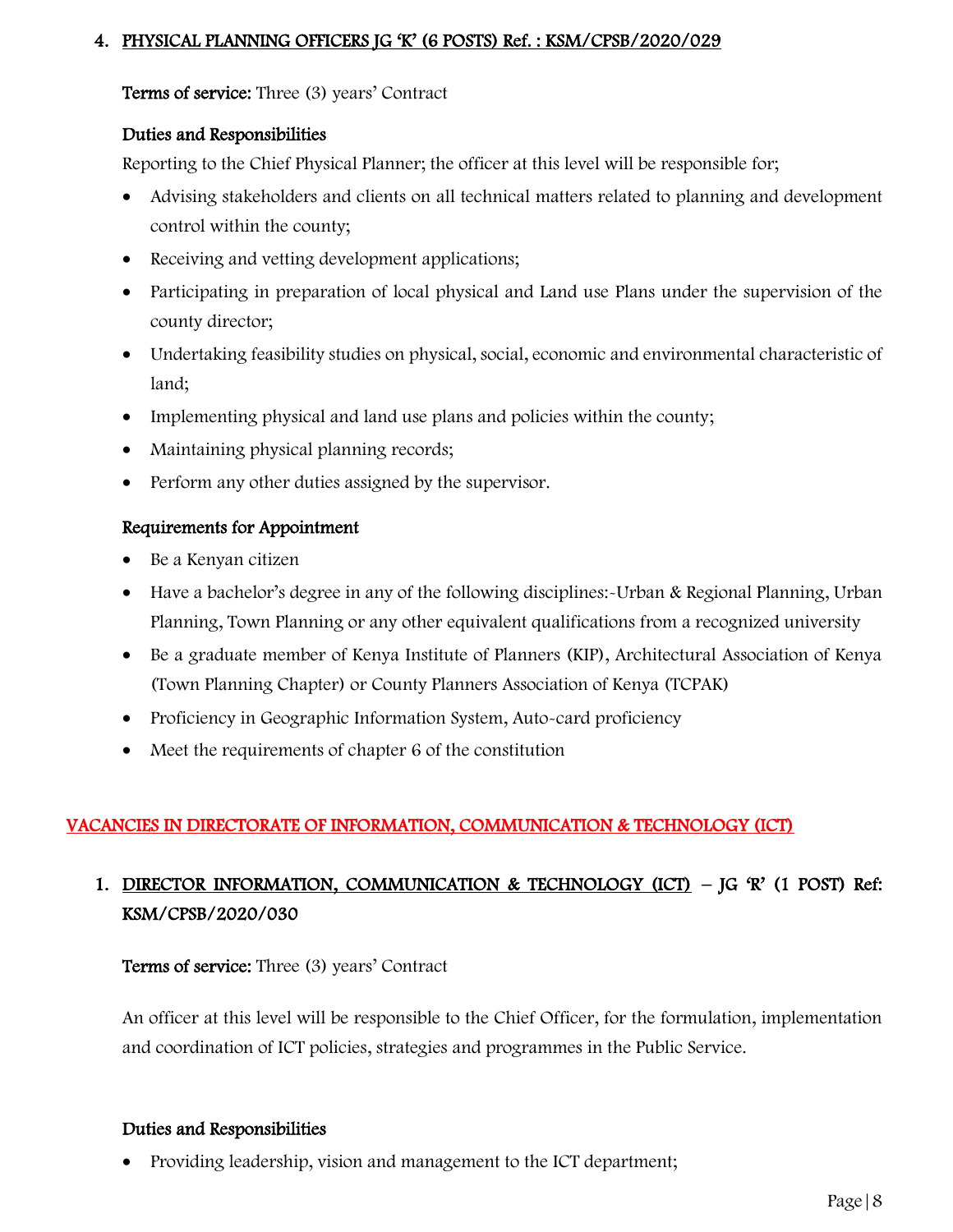- Assessing and responding to the ICT needs of the county;
- Directs the planning, budgeting, and operations of the department;
- Directs the Coordination of project initiation, prioritization, and Information Technology resource allocation;
- Directs the development of service delivery strategies and designs ICT solutions;
- Managing the ICT and County Data Center;
- Advising the county on ICT matters;
- Developing and Implementing operational policies and guidelines on the utilization of ICT resources;
- Establishing and ensuring smooth operations of the human resource functions;
- Ensuring compliance with public service values and principles in the county;
- Ensuring compliance with the values and principles outlined in Articles 10 and 232 of the Constitution of Kenya
- Performing any other duties as may be assigned from time to time

- Bachelor's degree in information technology, computer science, computer information systems, management information systems, or related field from a recognized Institution;
- Master's degree in Information and Communication Technology (ICT) or in any other ICT related disciplines from a recognized Institution.
- Have at least five (5) years' experience in technical operations management and/or an equivalent combination of training and experience with at least four (4) years as an ICT leader in a dynamic environment
- Outstanding managerial and administrative capability and a wide professional experience in ICT policies and e-government strategy development, implementation, monitoring and evaluation.
- Broad knowledge of information technology processing systems, concepts and methodologies
- Have operational knowledge on information management systems
- Ability to multi-task, motivate and lead others.
- Have capacity to work under pressure to meet strict timelines
- Have ability to work in a multi-ethnic environment with sensitivity and respect for diversity
- Be a member of the relevant ICT professional body in good standing.
- Satisfy the requirements of chapter six of the constitution of Kenya on leadership and integrity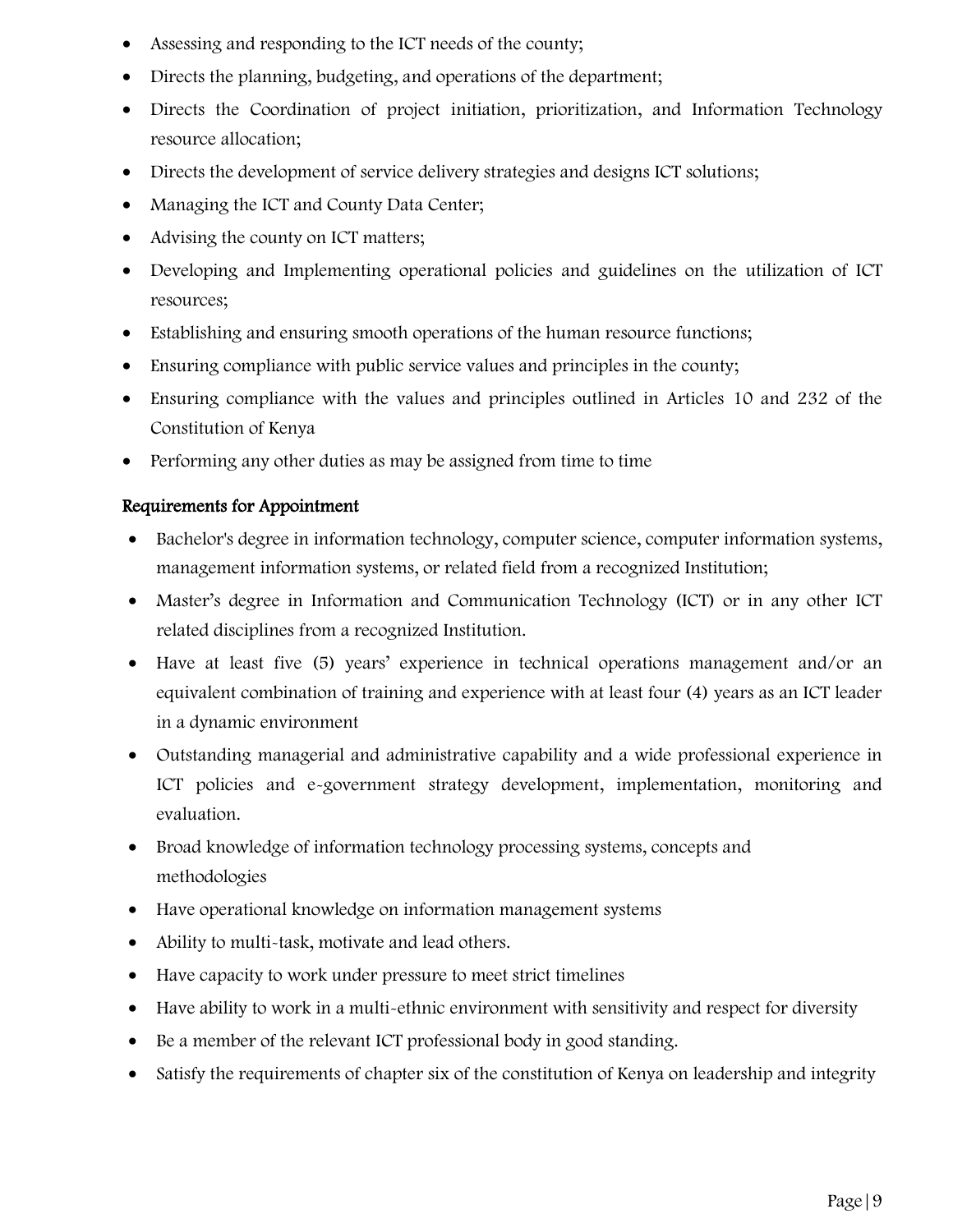## 2. DEPUTY DIRECTOR TECHNOLOGY- JG 'Q' (1 POST) Ref: KSM/CPSB/2020/031

Terms of service: Three (3) years' Contract

#### Duties and responsibilities

- Assist in the planning, budgeting, and operations of the department.
- Assist in Coordinating project initiation, prioritization, and information technology resource allocation.
- Provides technical leadership for administrative systems.
- Assist in developing service delivery strategies and design ICT solutions
- Assist in developing and implementing ICT policy and procedures
- Guide in the assessment of County's challenges in relation to new technologies
- Serves as a technical resource to departments regarding information technology needs.
- Advises and consults with Director on other departments ICT needs, concerns and challenges.
- Assist in providing oversight and serves as an interface to County executives on system deployment and upgrades.
- Identify staff training needs and implement training as required.
- Any other lawful duty assigned by supervisor

### Requirements for Appointment

- A Bachelor degree in Computer Science/Information Communication Technology or other related qualification from a recognized Institution;
- Master's degree in Information and Communication Technology (ICT) or in any other ICT related disciplines from a recognized Institution will be an added advantage.
- Be a member of the relevant ICT professional body in good standing.
- Have working experience of at least three (3) years in a similar or equivalent position.
- Demonstrated a high degree of competence in identifying, designing and monitoring information technology projects.
- Satisfy the requirements of chapter six of the constitution of Kenya on leadership and integrity

### 3. DEPUTY DIRECTOR E – GOVERNANCE & SYSTEMS – JG 'Q' (1 POST) Ref: KSM/CPSB/2020/032

Terms of Service: Three (3) years contract

- Assist in the planning, budgeting and operations of the department;
- Assist in coordinating project initiation, prioritization and information technology resource allocation;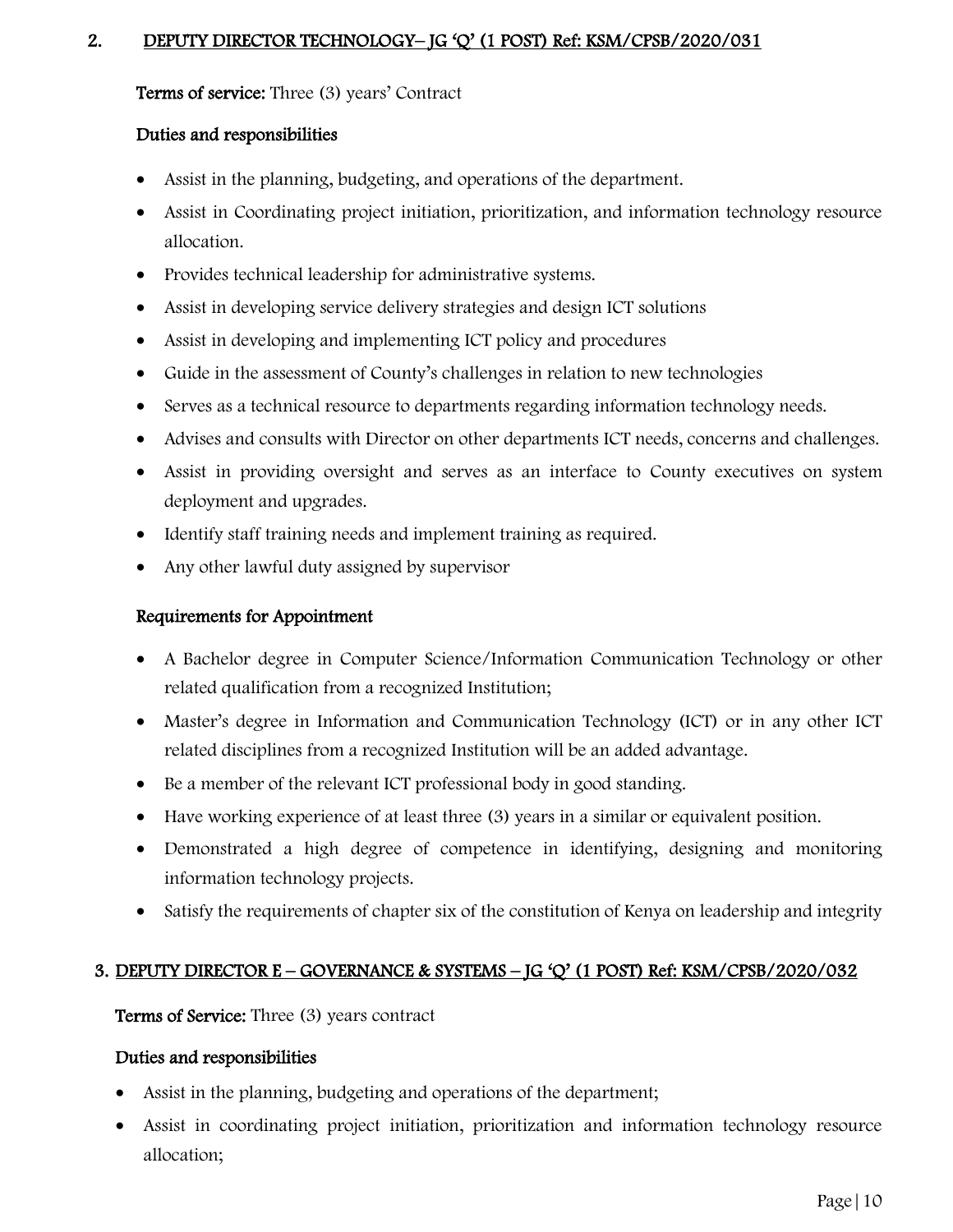- Provides technical leadership for administrative systems;
- Assist in developing service delivery strategies and design ICT solutions;
- Assist in developing and implementing ICT policy and procedures;
- Guide in the assessment of county challenges in relation to new technologies;
- Serves as a technical resource to departments regarding e-governance needs;
- Advises and consults with Director on other departments ICT needs, concerns and challenges;
- Assist in providing oversight and serves as an interface to executives county wide on e-governance system deployment and upgrades;
- Identify staff training needs then selects and implements training as required;
- Any other lawful duties as may be assigned from time to time.

- A Bachelor degree in Computer Science/Information Communication Technology, Computer Information Systems, Management Information Systems or other ICT related disciplines from a recognized Institution;
- Have working experience of at least three (3) years in a similar or equivalent position.
- Demonstrated a high degree of competence in identifying, designing and monitoring information technology projects.
- Be a member of the relevant ICT professional body in good standing.
- Satisfy the requirements of chapter six of the constitution of Kenya on leadership and integrity

# 4. PRINCIPAL ICT OFFICER – JG 'N' (1 POST) Ref: KSM/CPSB/2020/033

Terms of Service: Permanent and Pensionable

- Monitoring of situations that may occur on servers, applications, network devices and/or SAP instances using monitoring tools. Responding to those situations within a defined timeframe and creating incident tickets using a ticketing tool.
- Dispatching created incident tickets to other members within the team or other teams to work towards resolution within a specific time frame;
- A good understanding of incident, change and problem management processes, escalation procedures and support contracts that have been agreed;
- Communicating with other groups within the IT Systems organization and externally using the telephone, email and other forms of communication;
- Working on a shift system to enable IT Systems to support customers on a 24/7 basis 365 days of the year which will include night and day shifts, weekends and public holidays;
- Train and mentor people who have less experience about the ICT operator responsibilities;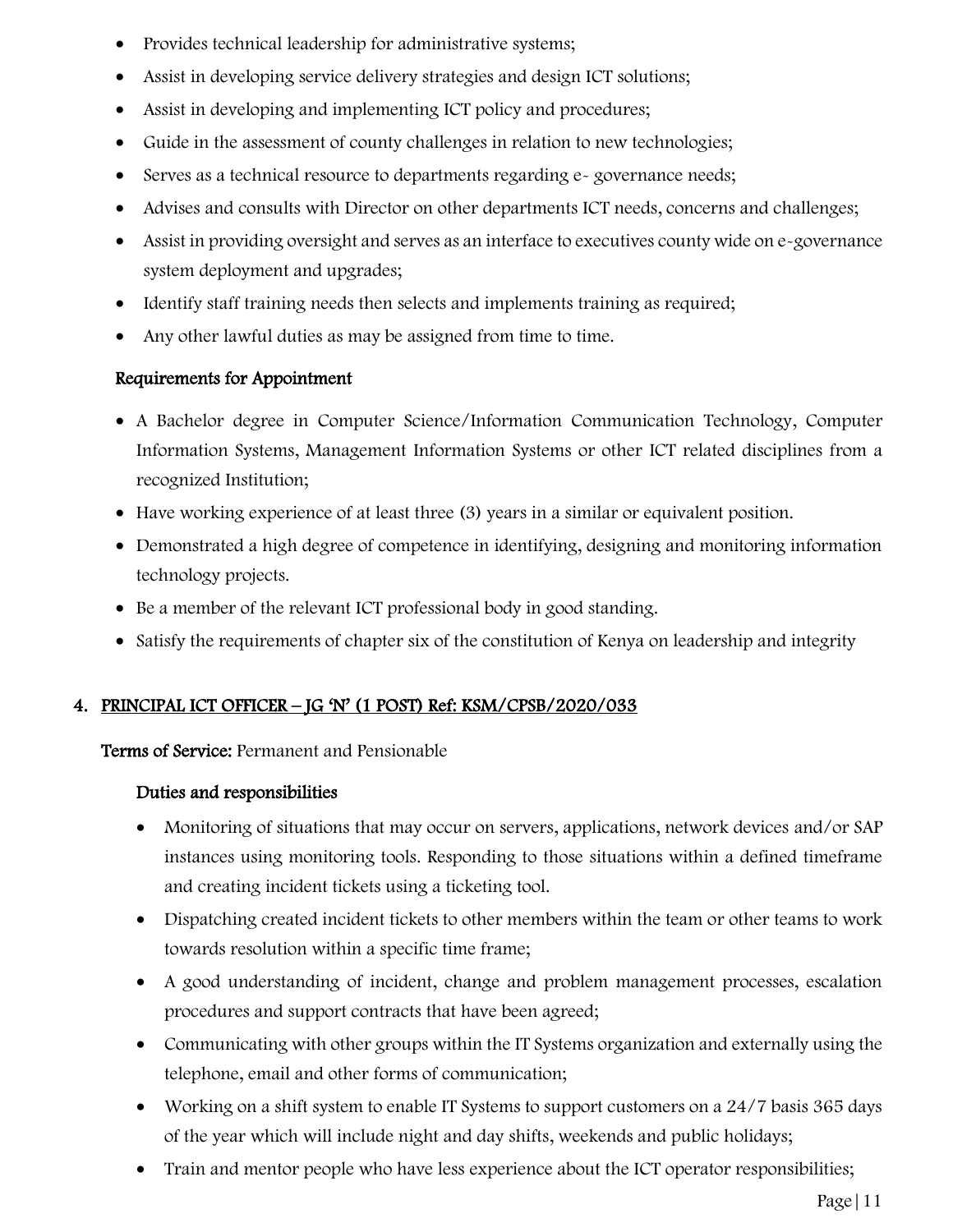• Communication directly with the end users using voice and video to discuss situations and progress towards resolution.

## Requirements for Appointment

- A Bachelor degree in Computer Science, Information Technology, Computer Information Systems, Management Information Systems or other ICT related disciplines from a recognized Institution;
- Have a working experience of at least five (5) years.

# 5. CHIEF ICT OFFICER – JG 'M' (3 POSTS) Ref: KSM/CPSB/2020/034

Terms of Service: Permanent & Pensionable

### 5.1. CHIEF ICT OFFICER: HEAD - SYSTEMS DEVELOPMENT & INTEGRATION

- Evaluate the effectiveness of existing internal processes and applications and propose solutions and opportunities for automation and audit controls;
- Design, code, test, document and maintain programs, including continuous updates of inhouse created programs. Write program documentation, help files, testing and training materials for current and future programs;
- Be responsible for the planning and execution of post-implementation reviews for all new systems, and maintain formalized regular contact with departments in order to establish that operational systems are providing a satisfactory service;
- Support all departments within the county in their software applications, uses, vendor selections and vendor relationships;
- As requested, research new systems and system upgrade recommendations;
- Effectively communicate technical improvements, restrictions, or road blocks of new software applications and upgrades to department personnel;
- Manage projects for new systems or upgrades to existing systems. Both in-house systems as well as vendor chosen solutions;
- Provide technical support and develop training for internal users on variety of software;
- Provide support and counsel in the relationship between internal software users and their software vendors;
- Ensure that all county systems are supported and maintained according to industry standards for quality system provision, and that requests for amendments and enhancements are properly authorized, change managed, and implemented in accordance with installation, release and change control standards;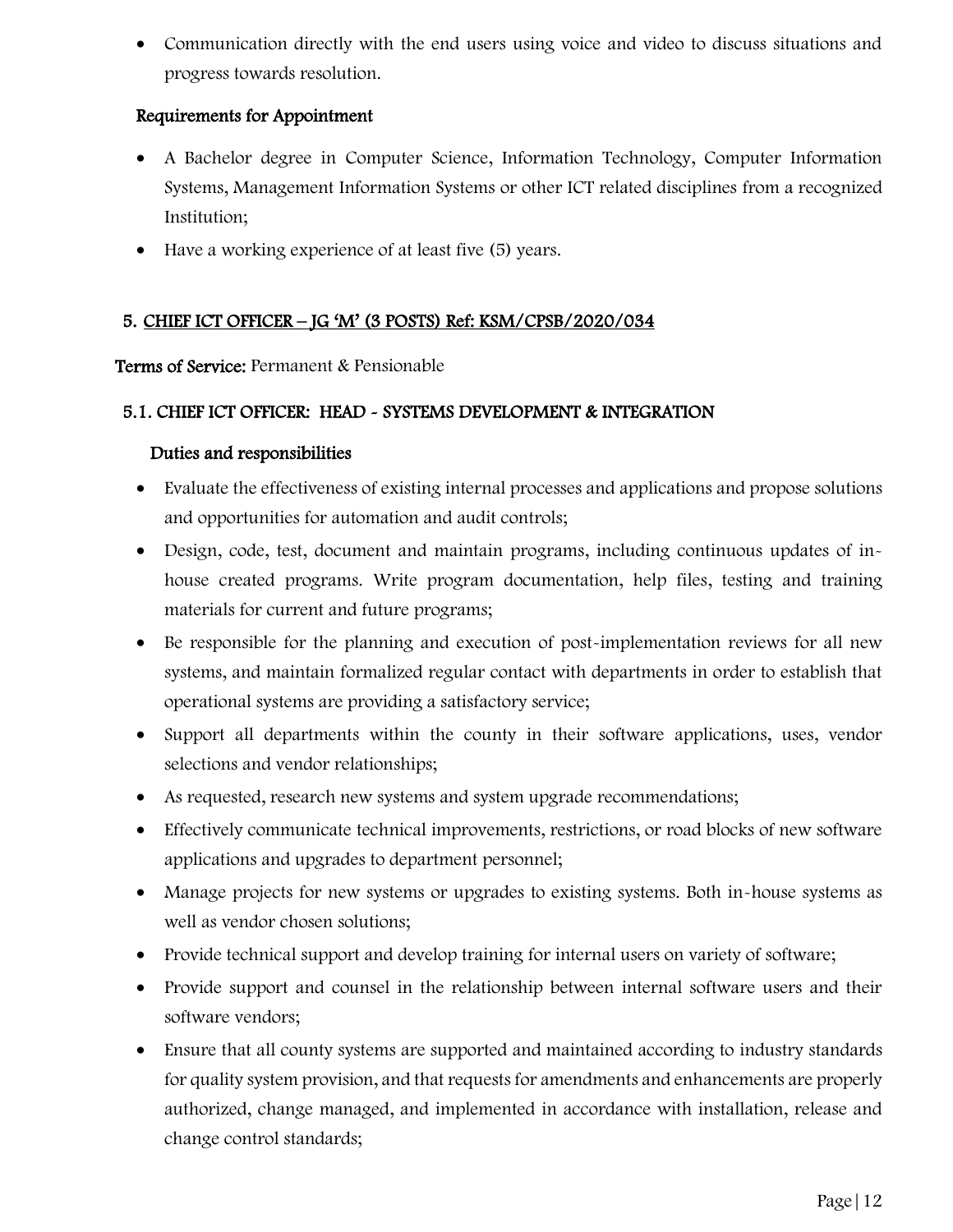- Coordinate with software vendors and end users to create specifications for customization requests and testing of software releases;
- Maintain web sites for the county both executive and assembly needs;
- Coordinate and work closely with Deputy Director ICT on software installations and upgrades;
- Maintain county databases and provide requested reports and queries from the data; liaise with National Government on databases held at the National level;
- Work with other departments within the county on a variety of operational processes, and support and conduct internal training programs as needed;
- Perform any other lawful duties as assigned from time to time.

- A Bachelor degree in Computer Science, Information Technology, Computer Information Systems, Management Information Systems or other ICT related disciplines from a recognized Institution;
- Have working experience of at least three (3) years.
- Satisfy the requirements of chapter six of the constitution of Kenya on leadership and integrity

# 5.2. CHIEF ICT OFFICER: HEAD – NETWORKS & INFRASTRUCTURE

- To develop and implement Network and Communication Infrastructure objectives, strategies and operational plans in relation to County's ICT strategy;
- To develop County service delivery strategies and design ICT solutions;
- To develop and implement a service policy and develop appropriate performance indicators;
- To maintain a comprehensive ICT equipment inventory for the county;
- To ensure provision of technical support to other departments within the county on LAN/WAN and hardware related issues;
- To ensure that data are backed up and that safe restorations are carried out whenever there is any disruption;
- Regularly review and evaluate office and users equipment's and recommend replacement in accordance with the county hardware life cycle guidelines and policies;
- To ensure setup, installation and configuration of all new equipment;
- To ensure that help desk issues are properly captured, recorded and resolved and records maintained;
- To re-assess and re-define the organization wide standards in hardware, software and ICT services;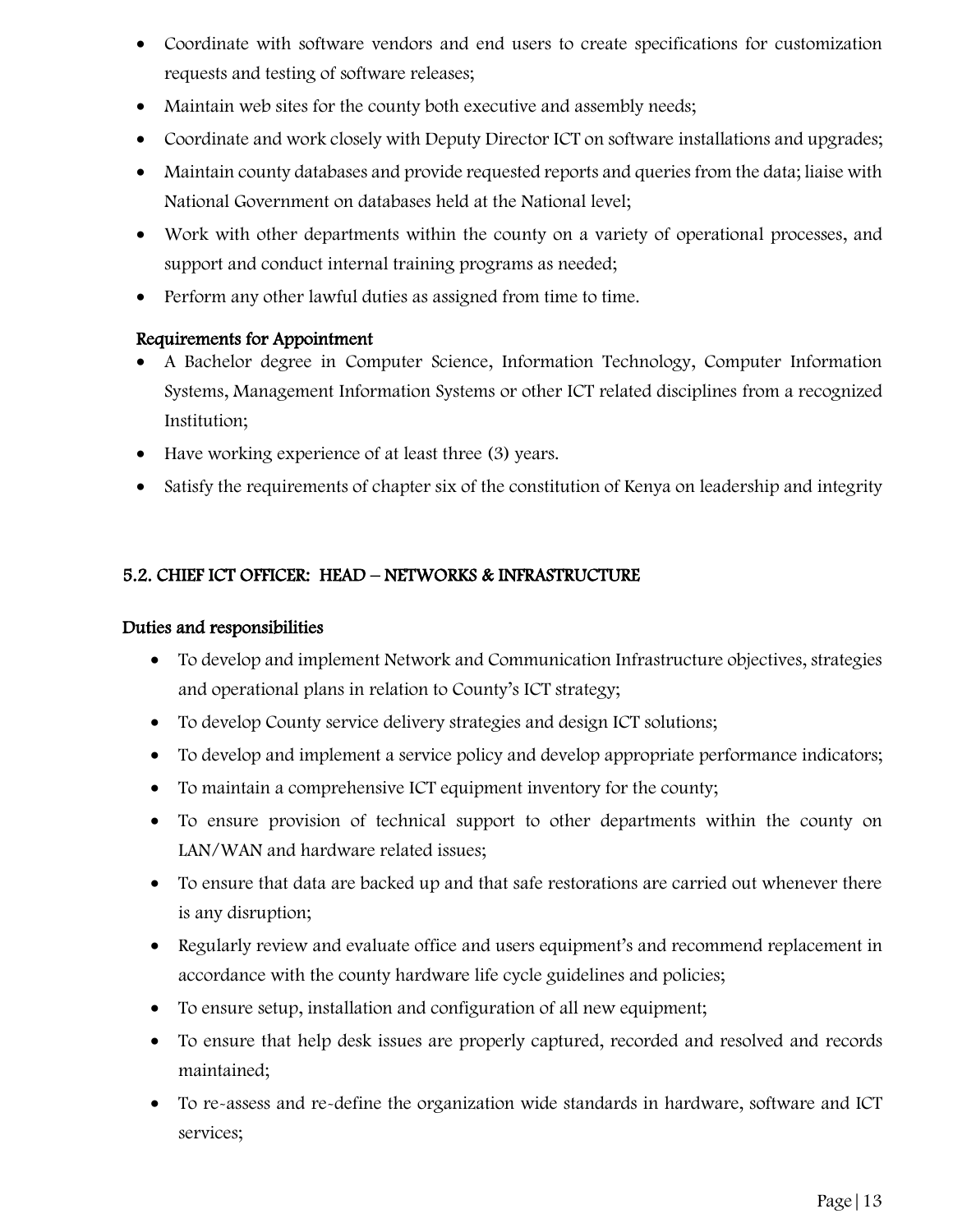- To provide technical, functional and organizational guidance and support to projects; and monitor and coordinate the implementation and adherence to ICT policies, procedures and standards;
- To plan and direct the implementation and operation of the common County ICT infrastructure;
- To advise the Deputy Director ICT on effective and strategic use of ICT and related cost reduction opportunities;
- To implement and monitor all Network and Communication Infrastructure activities and projects;
- Any other lawful duties as may be assigned from time to time.

- A Bachelor degree in Computer Science, Information Technology, Computer Information Systems, Management Information Systems or other ICT related disciplines from a recognized Institution;
- Have working experience of at least three (3) years.
- Satisfy the requirements of chapter six of the constitution of Kenya on leadership and integrity

## 5.3. CHIEF ICT OFFICER: HEAD – END USER & INTEGRATION

- Evaluate the effectiveness of existing internal processes and applications and propose solutions and opportunities for automation and audit controls;
- Design, code, test, document and maintain programs including continuous updates of inhouse created programs. Write program documentation, help files, testing and training materials for current and future programs;
- Be responsible for the planning and execution of post implementation reviews for all new systems and maintain formalized regular contact with departments in order to establish that operational systems are providing a satisfactory service;
- Support all departments within the county I their software applications, users, vendor selections and vendor relationships;
- As requested, research new systems and system upgrade recommendations;
- Effectively communicate technical improvements, restrictions, or road blocks of new software applications and upgrades to department personnel;
- Manage projects for new systems or upgrades to existing systems. Both in-house systems as well as vendor chosen solutions;
- Provide technical support and develop training for internal users on variety of software;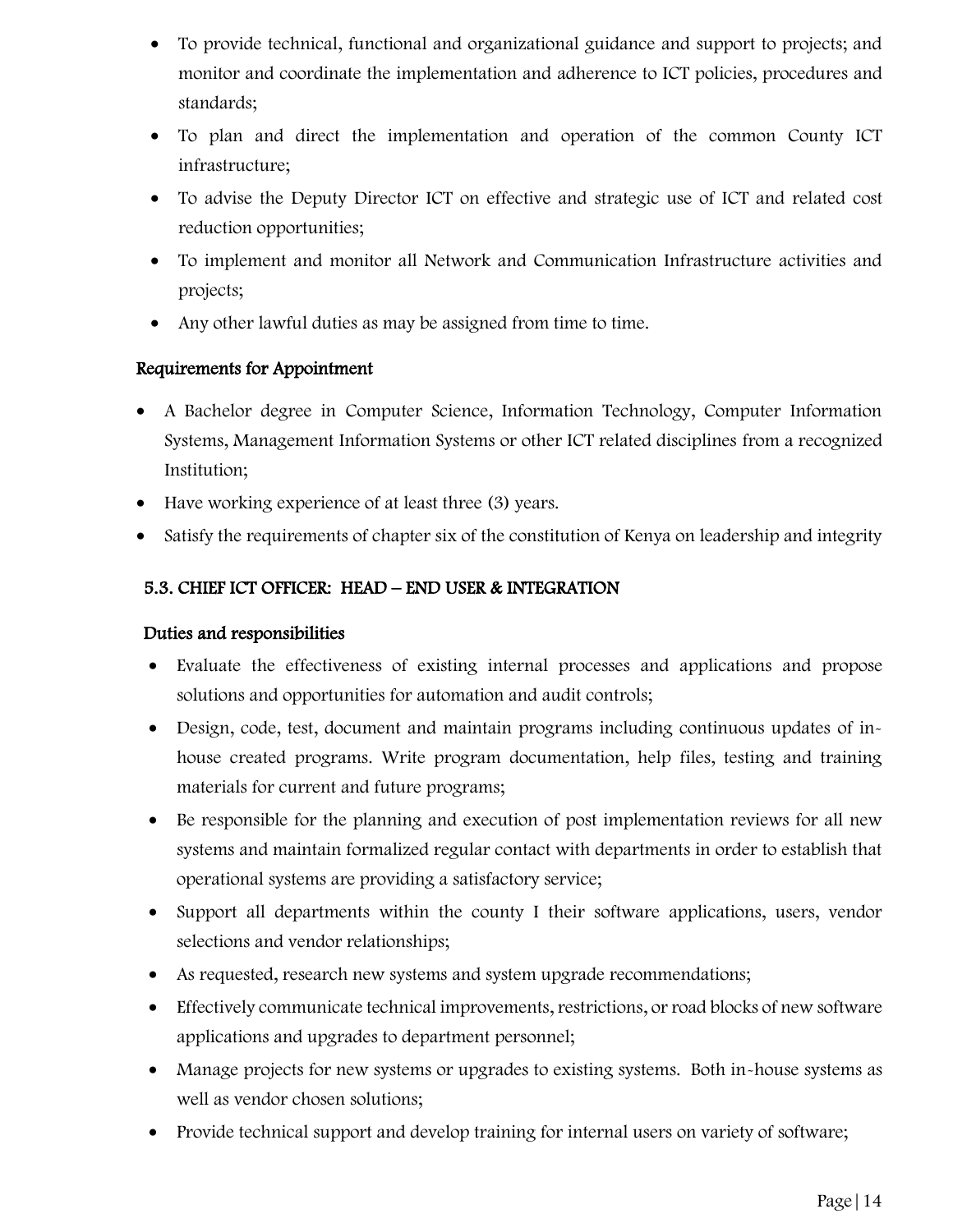- Provide support and counsel in the relationship between internal software users and their software vendors;
- Ensure that all county e-governance systems are supported and maintained according to industry standards for quality system provision, and that requests for amendments and enhancements are properly authorized, change managed, and implemented in accordance with installation, release and change control standards;
- Coordinate with software vendors and end users to create specifications for customization requests and testing of software releases;
- Maintain web sites for the county government;
- Coordinate and work closely with the Deputy Director ICT on software installations and upgrades;
- Maintain county databases and provide requested reports and queries from the data; liaise with National Government on databases held at the National level;
- Work with other departments within the county on a variety of operational processes, and support and conduct internal training programs as needed;
- Any other lawful duties as may be assigned from time to time.

- A Bachelor degree in Computer Science, Information Technology, Computer Information Systems, Management Information Systems or other ICT related disciplines from a recognized Institution;
- Have working experience of at least three (3) years.
- Satisfy the requirements of chapter six of the constitution of Kenya on leadership and integrity

# 6. ICT OFFICER I – JG 'K'/'L' (7 POSTS) Ref: KSM/CPSB/2020/035

Terms of Service: Permanent & Pensionable

# 6.1. ICT OFFICER I: NETWORKS/SERVER ADMINISTRATOR

- Ensure availability of internet/WAN link continuously in all county headquarters and subcounty offices;
- Ensure records are kept detailing all the addressing schemes (naming convention, IP addressing and sub net masking)
- Monitoring, diagnosing and troubleshooting the computer network backbone which includes network switching systems and servers, organizational data and information, telephone communication systems and intelligent terminal equipment;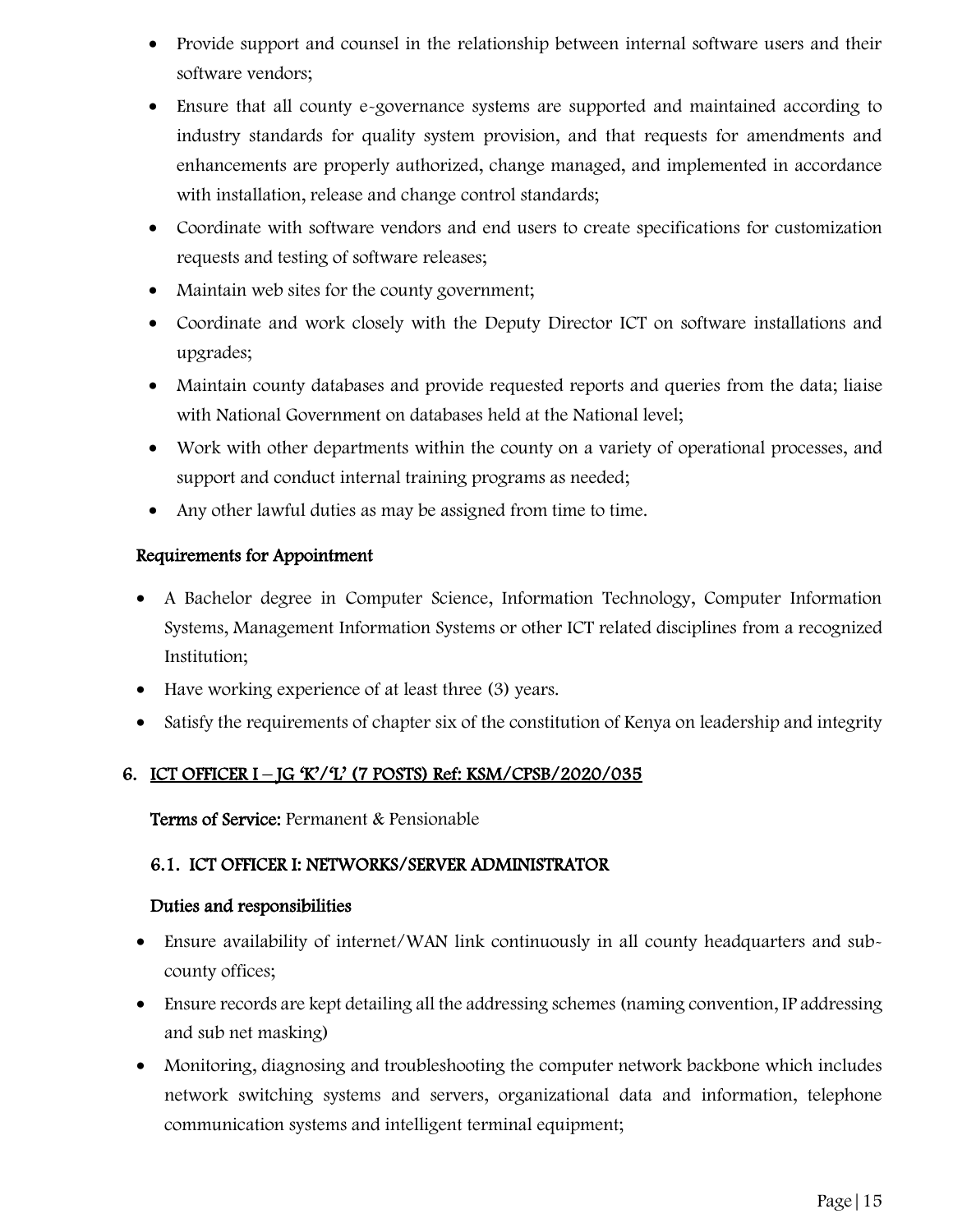- Providing monitoring and primary response and intervention for information technology related security incidents and violations;
- Maintains technologies (including active directory, group policy etc) to ensure server security; conducts research on server hardware, software and protocols in support of procurement and development efforts and provides recommendations;
- Conducts problem analysis of server software and hardware problems, finding the resolution of server related software problems, local area network server installation and configuration;
- Source/provide specification for additional ICT equipment;
- Provide 99% availability of internet access, email, application systems and WAN links;
- Monitor and ensure implementation of internet access SLA on a continuous basis;
- Administer domain controllers and Microsoft exchange server;
- Carry out server administration for security related servers like DHCP, Proxy, DNS and SMTP;
- Configuring and installing of new servers to the network;
- Ensure strong passwords are set and changed regularly on the network;
- Implement the policies for the use of the computer system and network;
- Research, planning, installing, configuring, troubleshooting, maintaining and upgrading hardware and software interfaces with the operating system;
- Ensure the implementation of annual maintenance plans for ICT equipment as scheduled to minimize ICT systems downtime;
- Administration of disaster recovery processes;
- Providing monitoring and primary response and intervention for server related security incidents and violations.
- Any other lawful duties as may be assigned from time to time.

- A Bachelor degree in Computer Science, Information Technology, Computer Information Systems, Management Information Systems or other ICT related disciplines from a recognized Institution;
- At least one (1) year post graduation experience.
- Satisfy the requirements of chapter six of the constitution of Kenya on leadership and integrity

# 6.2. ICT OFFICER I: COMMUNICATIONS TECHNICIAN

- Install and configure PABX and provide 1<sup>st</sup> level support;
- Maintain at optimal level the data and voice infrastructure within the county;
- Configure and maintain VoIP gateways and ensure their availability;
- Troubleshooting telephony related problems;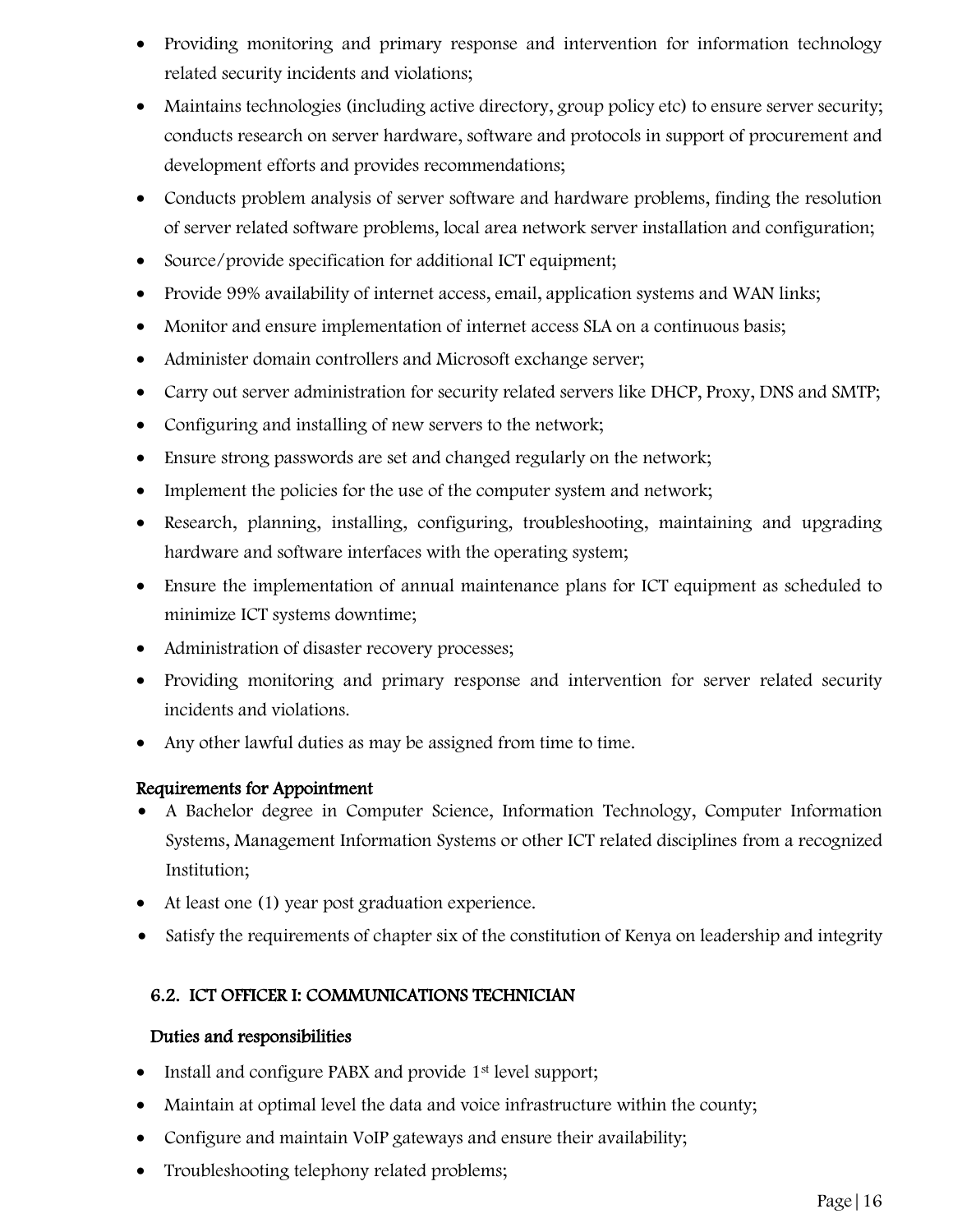- Ensure that optimal data points are available in all offices within county offices;
- Ensure installation and maintenance of all LANs within county office blocks;
- Respond to and manage LAN related incidents/issues;
- Analyze, monitor and report on call budgeting;
- Liaise with communications service providers
- Any other lawful duties as may be assigned from time to time.

- A Bachelor degree in Computer Science, Information Technology, Computer Information Systems, Management Information Systems or other ICT related disciplines from a recognized Institution;
- At least one (1) year post graduation experience.
- Satisfy the requirements of chapter six of the constitution of Kenya on leadership and integrity

# 6.3. ICT OFFICER I: HARDWARE TECHNICIAN

# Duties and responsibilities

- Install and configure ICT hardware and provide 1<sup>st</sup> level support;
- Maintain at optimal level all ICT equipment within the county;
- Configure and maintain access control systems and CCTVs connections and ensure their availability;
- Troubleshooting ICT hardware related problems;
- Ensure optimal level of hardware are available in all county offices;
- Ensure installation and maintenance of all ICT equipment within county office blocks;
- Respond to and manage hardware related incidents/issues;
- Liaise with outsourced service providers for maintenance or repair;
- Any other lawful duties as may be assigned from time to time.

- A Bachelor degree in Computer Science, Information Technology, Computer Information Systems, Management Information Systems or other ICT related disciplines from a recognized Institution;
- At least one (1) year post graduation experience.
- Satisfy the requirements of chapter six of the constitution of Kenya on leadership and integrity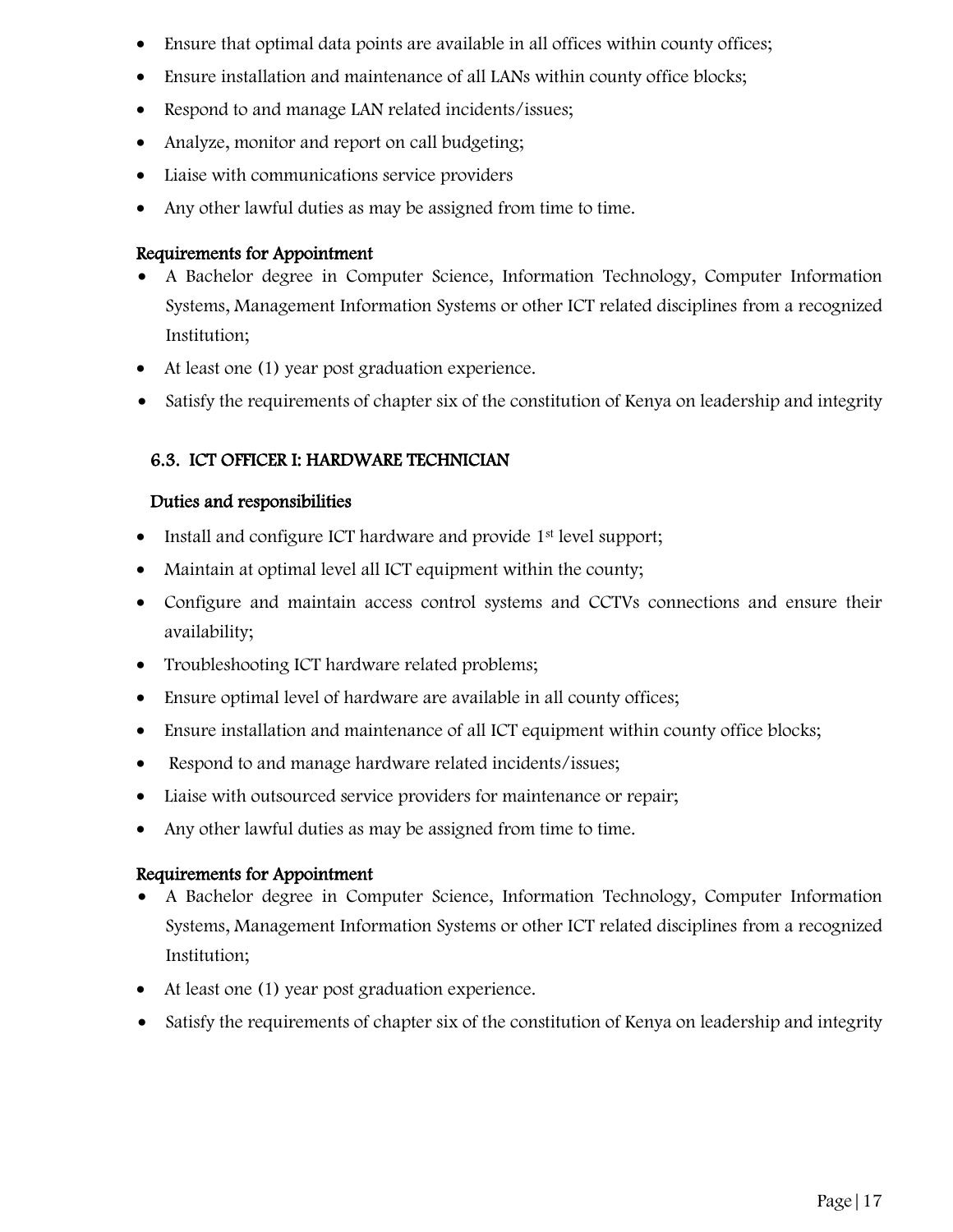## 6.4. ICT OFFICER I: END USER SUPPORT & INTEGRATION

### Duties and responsibilities

- Ensuring that the service request desk/help desk operates as a highly professional service center that meets end user needs;
- Receive and escalate service request as per priority levels;
- Ensuring that requests are properly logged in, assigned and responded to in a timely manner and according to service standards and procedures;
- Maintaining accurate log entries of contact with resolution details and follow up information;
- Respond to and resolve service request within acceptable timelines;
- Report issues that could significantly impact business processes;
- Help in change management;
- Manage service incidents and maintain records;
- Analyze the mean response and resolution time of all service requests and report the same;
- Ensure acceptable level of customer satisfaction is maintained at all times;
- Any other lawful duties as may be assigned from time to time.

### Requirements for Appointment

- A Bachelor degree in Computer Science, Information Technology, Computer Information Systems, Management Information Systems or other ICT related disciplines from a recognized Institution;
- At least one (1) year post graduation experience.
- Satisfy the requirements of chapter six of the constitution of Kenya on leadership and integrity

### 6.5. ICT OFFICER I: E-GOVERNANCE OFFICER – HELP DESK SUPPORT

#### Duties and responsibilities

- Ensuring that the service request desk/help desk operates as a highly professional service center that meets end user needs;
- Receive, assign and escalate service request as per priority levels;
- Receive calls from ICT customers;
- Assign logged requests to the relevant ICT officers for action;
- Close all requests and provide feedback to the user;
- Offer first level support to customer requests;
- Prepare helpdesk reports periodically as required;
- Any other lawful duties as may be assigned from time to time.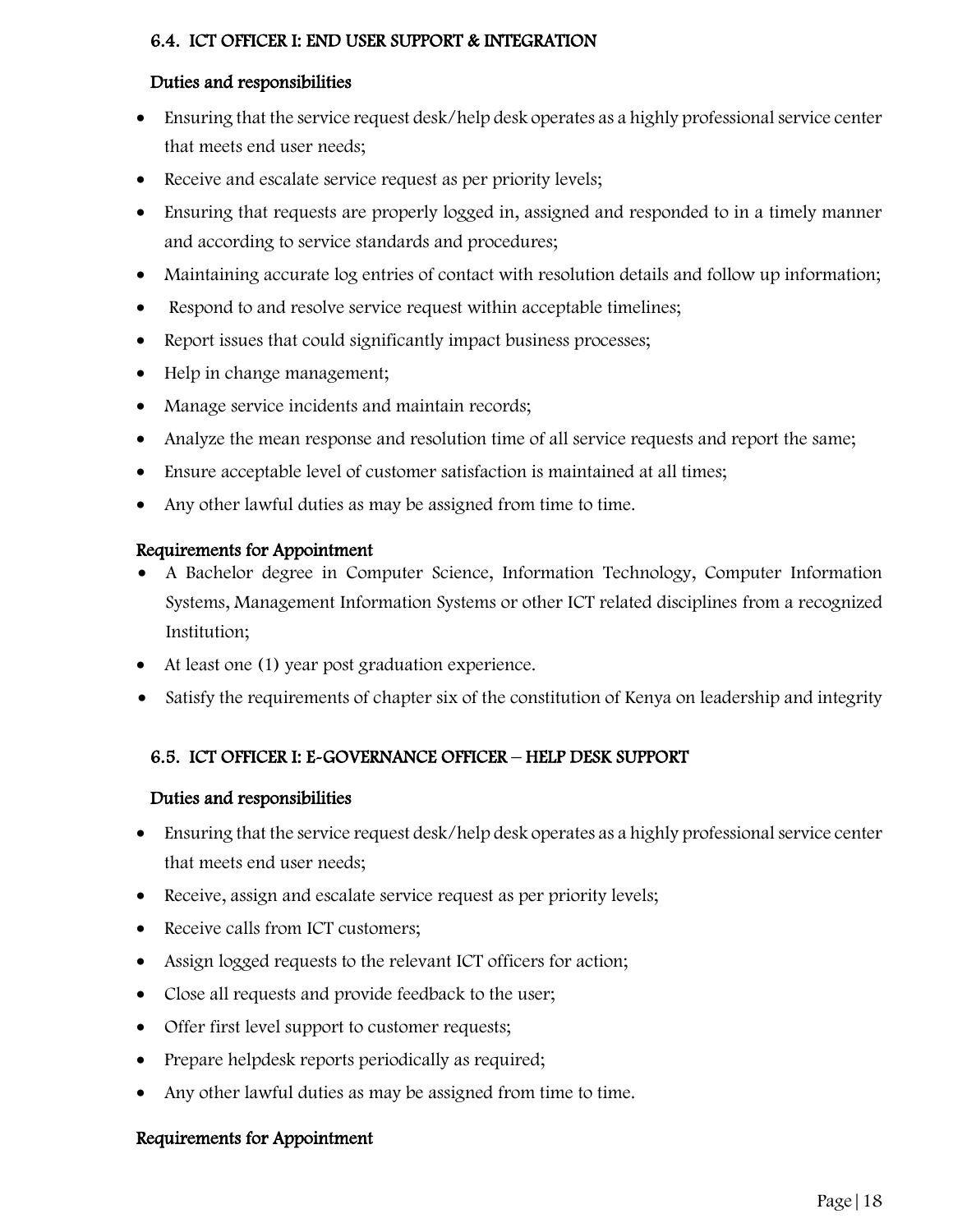- A Bachelor degree in Communications & Media, Computer Science, Information Technology, Computer Information Systems, Management Information Systems or other ICT related disciplines from a recognized Institution;
- At least one (1) year post graduation experience.
- Satisfy the requirements of chapter six of the constitution of Kenya on leadership and integrity.

# 6.6. ICT OFFICER I: SYSTEMS/DATABASE ADMINISTRATOR

- Identifies database requirements by interviewing users; analyzing department applications, programming and operations; evaluating existing systems and designing proposed systems;
- Recommends solutions by defining database physical structure and functional capabilities, database security, data back-up and recovery specifications;
- Installs revised or new systems by proposing specifications and flowcharts; recommending optimum access techniques; coordinating installation requirements;
- Maintains database performance by calculating optimum values for database parameters; implementing new releases; completing maintenance requirements; evaluating computer operating systems and hardware products;
- Installation, configuration and upgrading of Microsoft SQL Server/MySQL/Oracle server software and related products;
- Responsible for improvement and maintenance of the databases to include rollout and upgrades as well as database changes submitted by the development team;
- Establish and maintain back-up and recovery policies and procedures;
- Ensuring that storage, archiving, back-up are functioning correctly and testing back-up and recovery plans for various applications;
- Database tuning and performance monitoring to ensure secure services with minimum downtime;
- Responsible for ensuring 24/7 availability and performance of the databases that support the county business processes;
- Perform complex technical, analytical and professional services involving program/member services, evaluation, database-driven websites, office operations for the county;
- Administer a variety of database systems including Microsoft SQL Server, Oracle and others;
- Audit, modify and amend data in systems using database commands, hand-editing and bulk import;
- Troubleshoot and correct issues as they arise and ensure system is running smoothly;
- Add new users to the system as needed and plan and coordinate security measures alongside network administrators;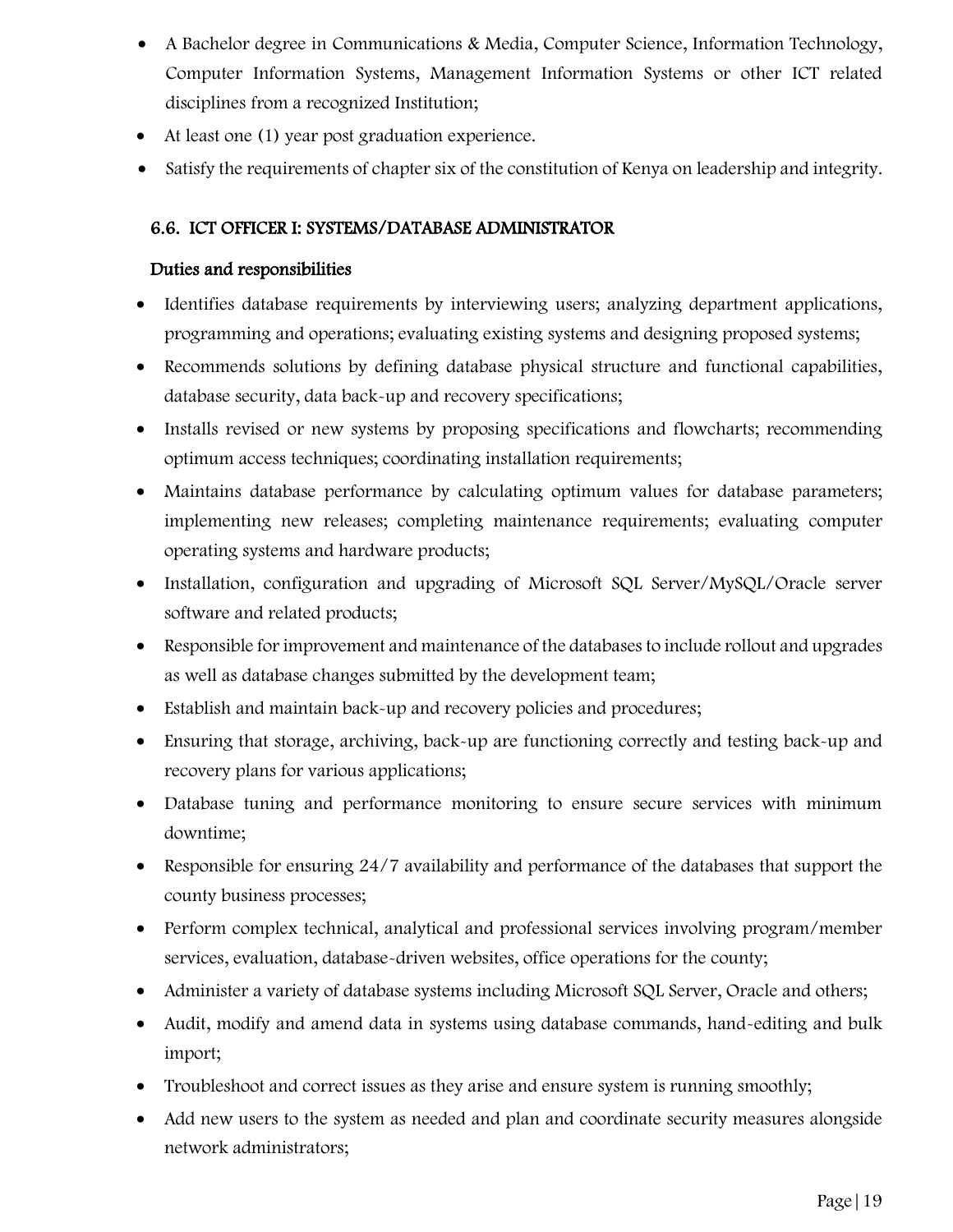Any other lawful duties as may be assigned from time to time.

# Requirements for Appointment

- A Bachelor degree in Computer Science, Information Technology, Computer Information Systems, Management Information Systems or other ICT related disciplines from a recognized Institution;
- At least one (1) year post graduation experience.
- Satisfy the requirements of chapter six of the constitution of Kenya on leadership and integrity

# 6.7. ICT OFFICER I: WEB DEVELOPER

### Duties and responsibilities

- Responsible for the development of web applications and components;
- Support and maintenance of different websites and we portals within the county;
- Time to time monitoring website uptime and customer support;
- Designing and delivering the web infrastructure;
- Exploring and developing new capabilities;
- Provide support and added features for a technology loaded web-space;
- Construct, install and adjust and provide necessary support to the web server;
- Ensure the compatibility of the website with various website browsers;
- Managing the accessing rights of different users to the website;
- Management of settings of site navigation;
- Analyzing the website traffic and responding to feedbacks;
- Manage the authority and page security for the site;
- Maintains relation between web server hosts and ISP;
- Responsible for website functionality and performance;
- Responsible for the overall security of website;
- Any other lawful duties as may be assigned from time to time.

### Requirements for Appointment

- A Bachelor degree in Computer Science, Information Technology, Computer Information Systems, Management Information Systems or other ICT related disciplines from a recognized Institution;
- At least one (1) year post graduation experience.
- Satisfy the requirements of chapter six of the constitution of Kenya on leadership and integrity

# 7. ICT OFFICER II – JG 'H'/'J'/K (5 POSTS) Ref: KSM/CPSB/2020/036

Terms of Service: Permanent & Pensionable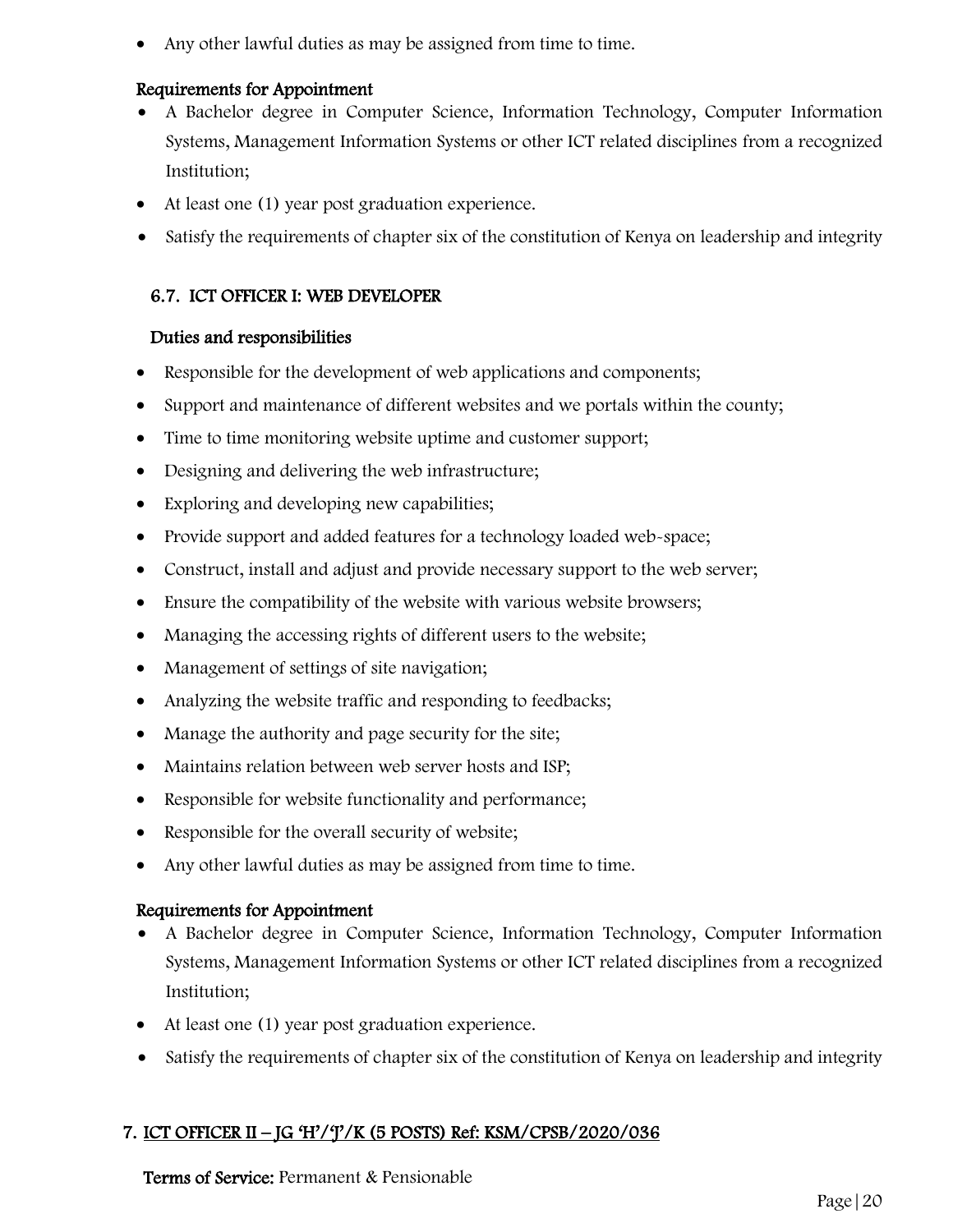## 7.1. ICT OFFICER II: END USER SUPPORT

### Duties and responsibilities

- Understanding, in depth, the business application systems used in the county. For example: IFMIS, LAIFOMS, ERP, Revenue Management System e.t.c;
- Installation of county application systems and rolling out upgrades of the same;
- Providing 1<sup>st</sup> level user support on county systems in respective stations;
- Creating user accounts and assigning adequate user authorizations in assigned stations;
- Taking backups in case of available interface in the application front end;
- Training identified staff on county systems usage and to maintain records and organize training in case of outsourced system support;
- To undertake advanced administration tasks as required e.g to support problem resolution/troubleshooting the systems;
- Ensuring that only approved business application and database management system software are installed on desktop computers and laptops as per approved application policy;
- Providing capacity planning, monitoring and maintenance of designated systems;
- Monitor system performance trends analysis on application systems;
- Monitor the performance of service providers for the outsourced county systems as per signed service level agreement and maintain records;
- To ensure that applications are a maintained in a manner that supports delivery of services to multiple platforms, resilience and performance;
- To ensure continuity of the business process supported by one or many applications;
- To support the development teams in deploying applications and solving problems;
- Work in collaboration with other technical staff in the department for problem resolution;
- Any other lawful duties as may be assigned from time to time.

### Requirements for Appointment

- Diploma in any of the following fields: Computer Science; Electrical/Electronics engineering or its equivalent from a recognized institution.
- A Bachelor degree in Computer Science, Information Technology, Computer Information Systems, Management Information Systems or other ICT related disciplines from a recognized Institution is an added advantage;
- The Kenya Certificate of Secondary Education with at least a C plain.

## 7.2. ICT OFFICER II: SOFTWARE DEVELOPERS

### Duties and responsibilities

• Analyzing user requirements, researching, designing and writing new software programs;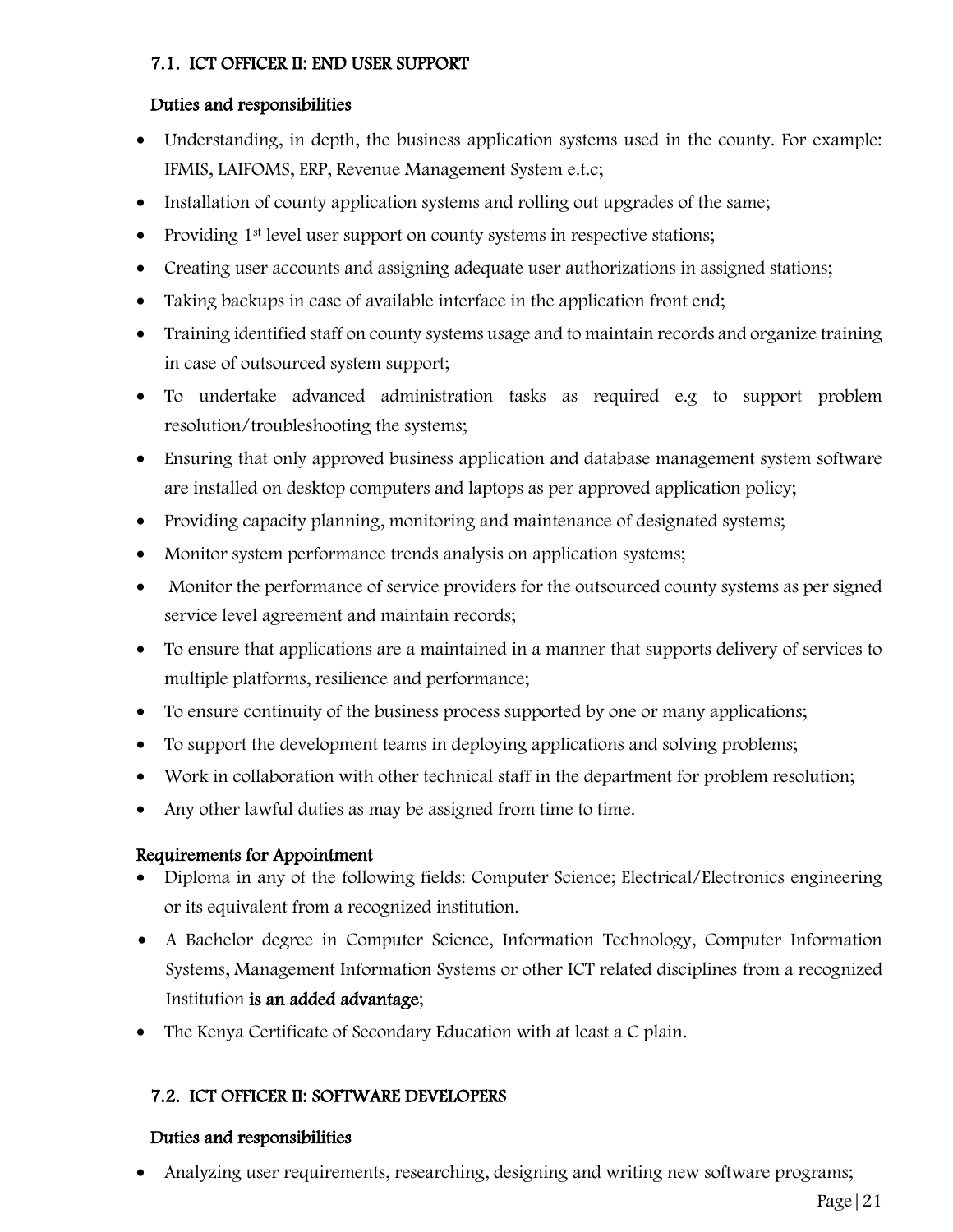- Testing new programs and fault finding;
- Evaluating the software and systems that make computers and hardware work;
- Developing existing programs by analyzing and identifying areas for modification;
- Integrating existing software products and getting incompatible platforms to work together;
- Creating technical specifications and test plans;
- Writing and testing code and then refining and rewriting as necessary;
- Writing systems to control the scheduling of jobs on a mainframe computer or to control the access allowed to users or remote systems;
- Writing operational documentation with technical authors;
- Maintaining systems by monitoring and correcting software defects;
- Working closely with other staff such as project managers, graphic artists, designers, developers, systems analysts and sales and marketing professionals;
- Consulting clients and colleagues concerning the maintenance and performance of software systems and with a view to writing or modifying current operating systems;
- Investigating new technologies;
- Continually updating technical knowledge and skills by attending in-house and/or external courses, reading manuals and accessing new applications;
- Develop technical and user manuals for the developed systems;
- Any other lawful duties as may be assigned from time to time.

- Diploma in any of the following fields: Computer Science; Electrical/Electronics engineering or its equivalent from a recognized institution.
- The Kenya Certificate of Secondary Education with at least a C plain.
- Satisfy the requirements of Chapter 6 of the Constitution

# VACANCIES IN THE COUNTY ATTORNEY'S OFFICE

# 1. LEGAL COUNSEL I JG 'P' ( 1 POST) Ref: KSM/CPSB/2020/037

### Terms of Service: Three (3) years contract

- Conduct legal duties on the applicable domestic and international law
- Review and analyze different issues pertaining to criminal, civil, investments and trade law
- Adjudication of cases related to the privatization process, commercial transactions between parties. Ownership claims, negotiation between parties and liquidation procedures.
- Draft legal documents, letters to parties, orders, decisions, judgement and their corresponding court documents;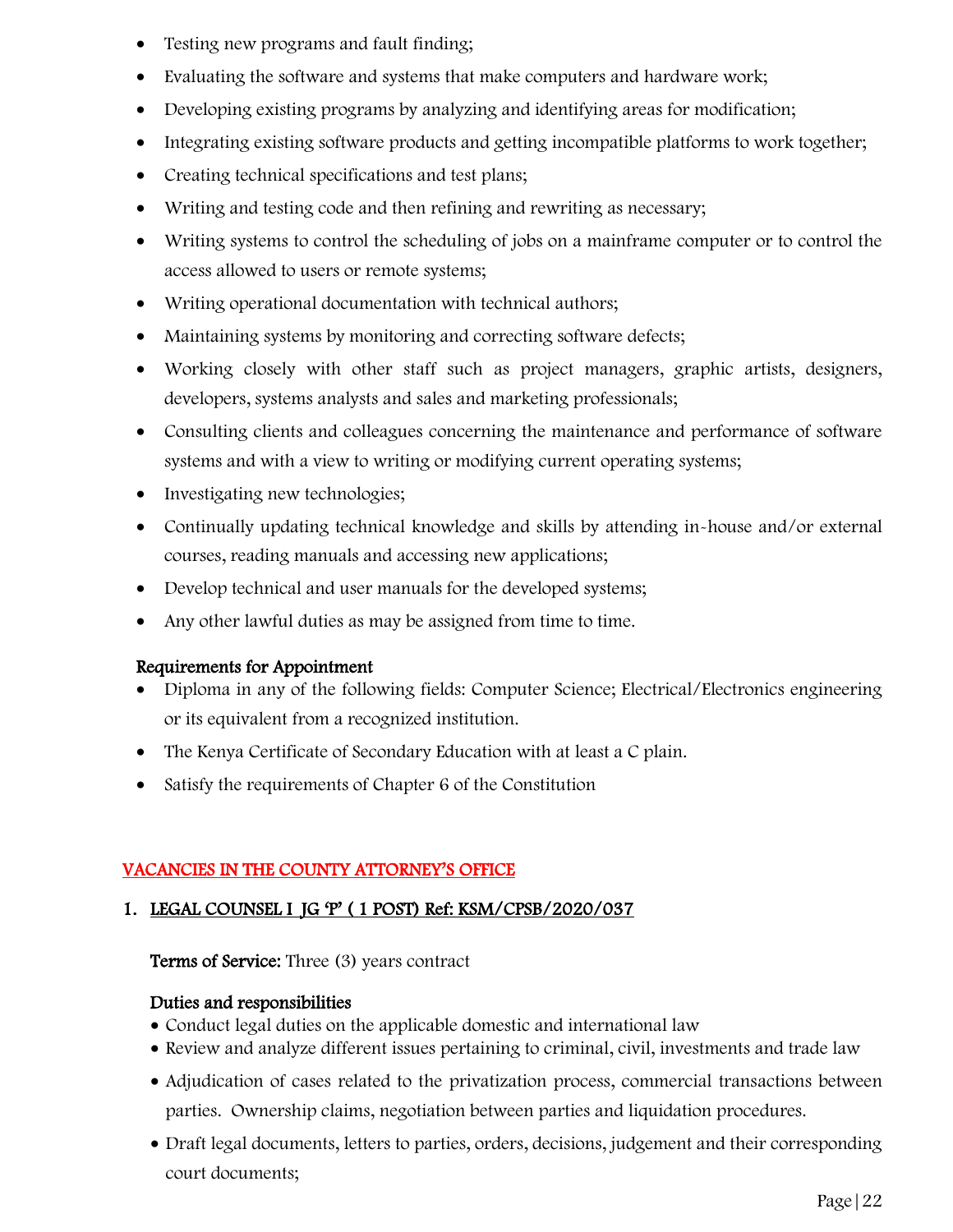- Undertaking research on assigned legal issues
- Analyzing research data and compiling reports;
- Preparing preliminary legal documents/instruments and liaising with the County Attorney
- Advising on various legal policy issues;
- Coordinating the activities of the county court including drawing of charge sheets, bonding of witnesses, application for warrants and application for witness summons;
- Developing county legislation including review of draft bills, research on various pieces of legislation and departmental advisory on the legislative drafting;
- Attending court to represent the county in both civil and criminal litigation;
- Undertaking conveyancing duties;
- Preparing legal opinions and reviewing county legislation;
- Ensuring compliance with principles and values of good governance, human rights, transparency, accountability, ethics and integrity and organizing stakeholders' consultations; and
- Any lawful other duties as may be assigned from time to time by the County Attorney.

- Be a Kenyan citizen;
- Bachelors of Laws (LLB) from a recognized university;
- Post graduate diploma in Law from the Kenya School of Law;
- Master's degree is an added advantage
- At least three (3) years' experience in a related field;
- Must be an advocate of the High Court of Kenya;
- Certificate in Computer Applications;
- Demonstrate understanding of and commitment to the values and principles outlined in Articles 10 and 232 of the Constitution
- Satisfy the requirements of chapter six of the constitution of Kenya on leadership and integrity

# 2. LEGAL COUNSEL II- JG 'N' (1 POST) Ref: KSM/CPSB/2020/038

Terms of Service: Three (3) years contract

- Advising on legal policy issues and legal documents;
- Reviewing legal documents;
- Representing the County Government in Court;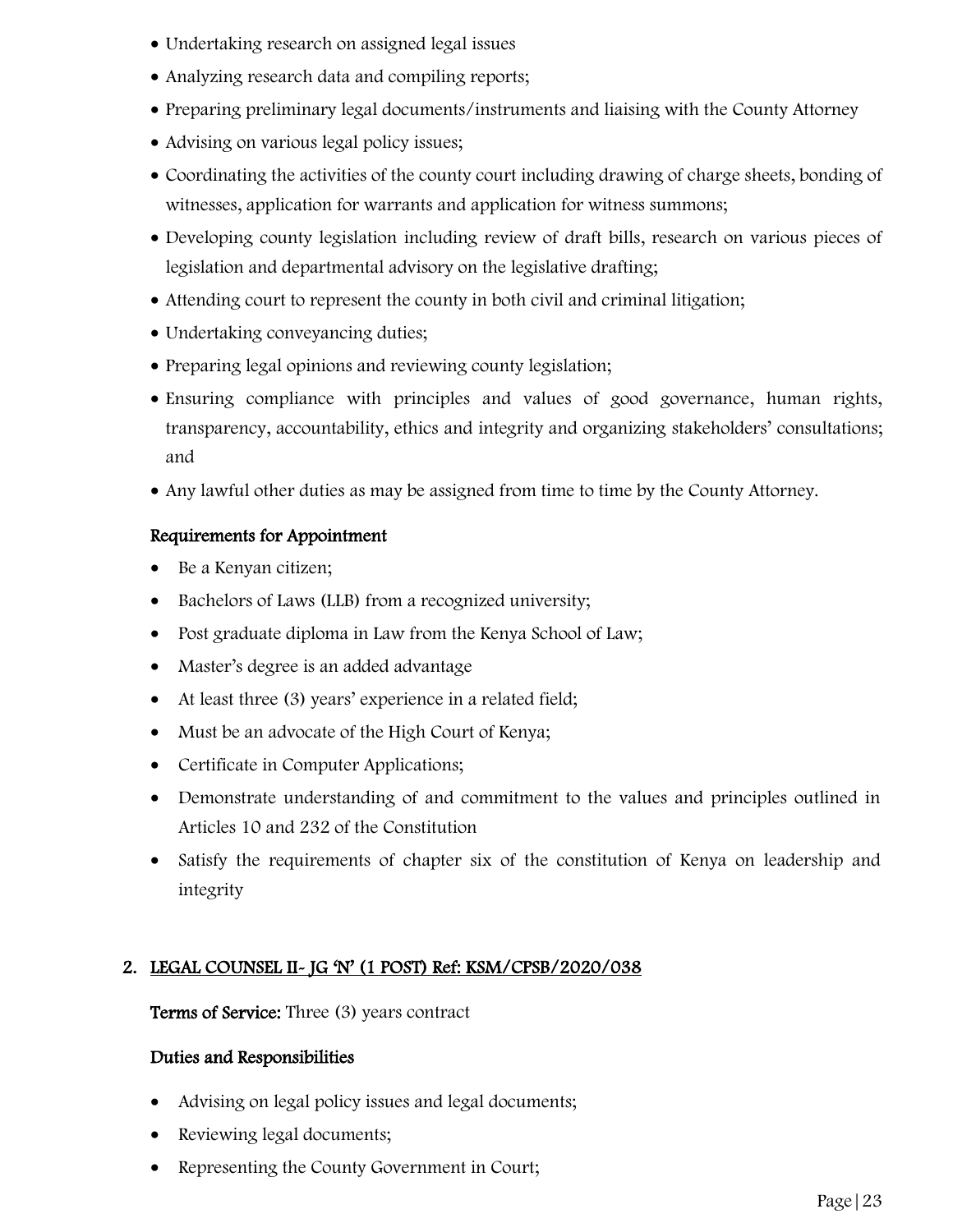- Assisting in preparing contract documents and initiating contract negotiations;
- Provide technical support to the County Department;
- Preparing legal opinions and undertaking law reviews;
- Legislative drafting;
- Handle pro-bono cases and facilitate public participation as directed by the county Attorney;
- Any lawful other duties as may be assigned from time to time by the County Attorney.

- Be a Kenyan citizen;
- Bachelors of Laws (LLB) from a recognized university;
- Post graduate diploma in Law from the Kenya School of Law;
- At least two (2) years' experience in a related field;
- Must be an advocate of the High Court of Kenya;
- Certificate in Computer Applications;
- Satisfy the requirements of chapter six of the constitution of Kenya on leadership and integrity

# 3. LEGAL COUNSEL III - JG 'L' (1 POST) Ref: KSM/CPSB/2020/039

Terms of Service: Three (3) years contract

### Duties and Responsibilities

- Advising on legal policy issues and legal documents;
- Reviewing legal documents;
- Representing the County Government in court;
- Draft legal documents, letters to parties, orders, decisions, judgements and their corresponding court documents;
- Undertaking research on assigned legal issues;
- Analyzing research data and compiling reports;
- Preparing preliminary legal documents/instruments and liaising with the County Attorney;
- Any lawful other duties as may be assigned from time to time by the County Attorney.

- Be a Kenyan citizen;
- Bachelors of Laws (LLB) from a recognized university;
- Post graduate diploma in Law from the Kenya School of Law;
- Satisfy the requirements of chapter six of the constitution of Kenya on leadership and integrity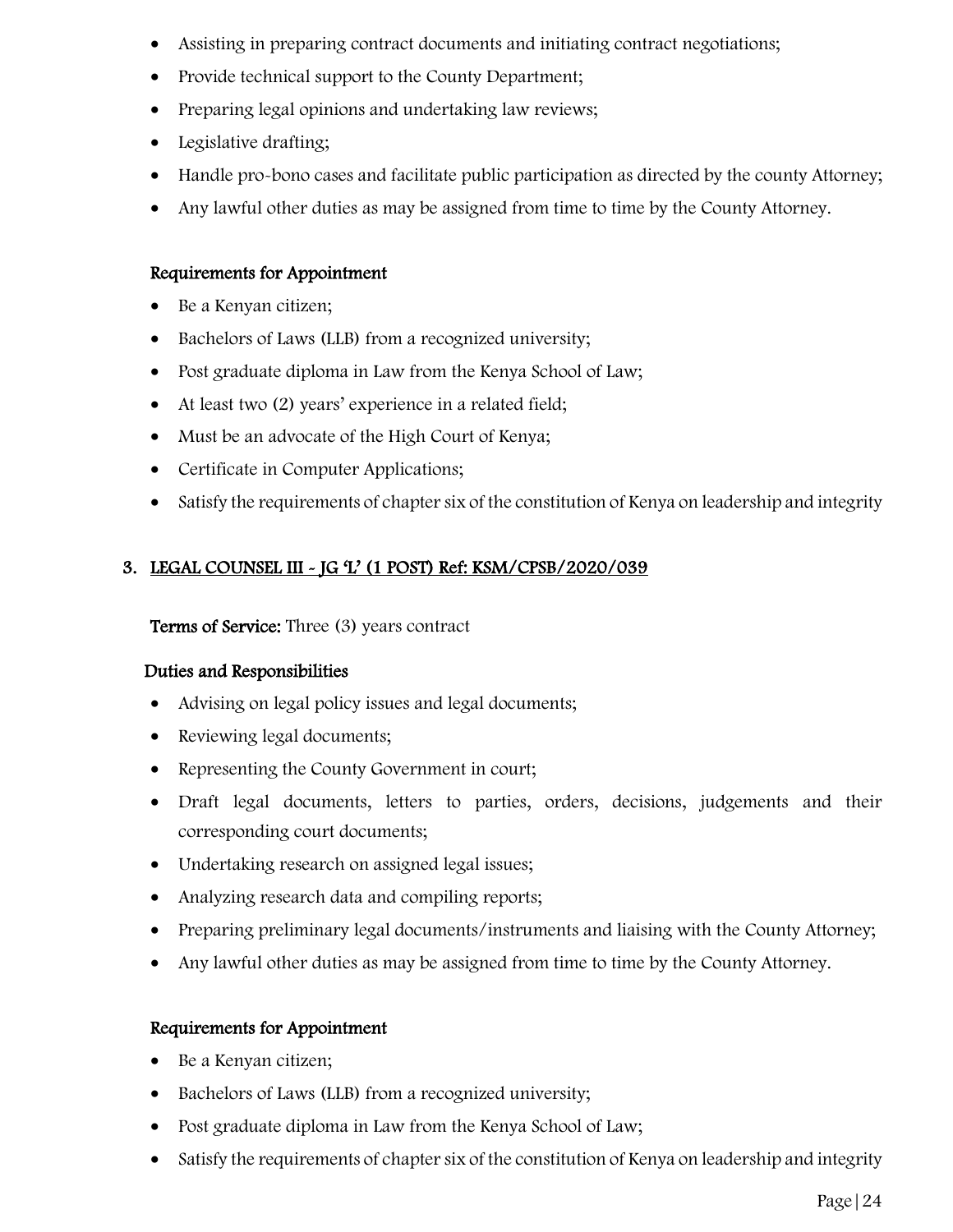## 4. LEGAL CLERK/ASSISTANT- JG 'J' (1 POST) Ref: KSM/CPSB/2020/040

#### Terms of Service: Three (3) years contract

#### Duties and Responsibilities

- Oversee drafting and filing of legal documents in registries;
- Coordinate the filing of service of legal documents in courts of law;
- Undertake routine errands to public registries, courts and other relevant offices:
- Ensure that cataloguing, abstracting, indexing and filing of case files, requiring in-depth treatment of subject matter is
- Establish, strengthen and maintain both hard and soft filing system in such a way that is responsive to the county government's record keeping needs and keeps the filing system up to date all the
- Coordinate the filing of service of legal documents in courts of Law;
- Handling and managing litigation files from inception through
- Attending Court Registry to peruse file proceedings/records
- Receiving Legal correspondences and Making bring-ups in the Legal Office
- Any other lawful duties as may be assigned from time to time by the County Attorney.

#### Requirements for Appointment

- Be a Kenyan citizen;
- Bachelors of Laws (LLB) or Diploma in Law or equivalent qualification from a recognized institution;
- Experience in law firm will be an added advantage;
- Fluency in English and good writing skills;
- Satisfy the requirements of chapter six of the constitution of Kenya on leadership and integrity;

### 5. COURT PROCESS SERVER JG 'H' (1 POST) KSM/CPSB/2020/041

#### Terms of Service: Three (3) years contract

- Serving court process in accordance with provisions of the law;
- Filing affidavits of service;
- Maintaining a register of service of court process;
- Man the legal department registry and documents;